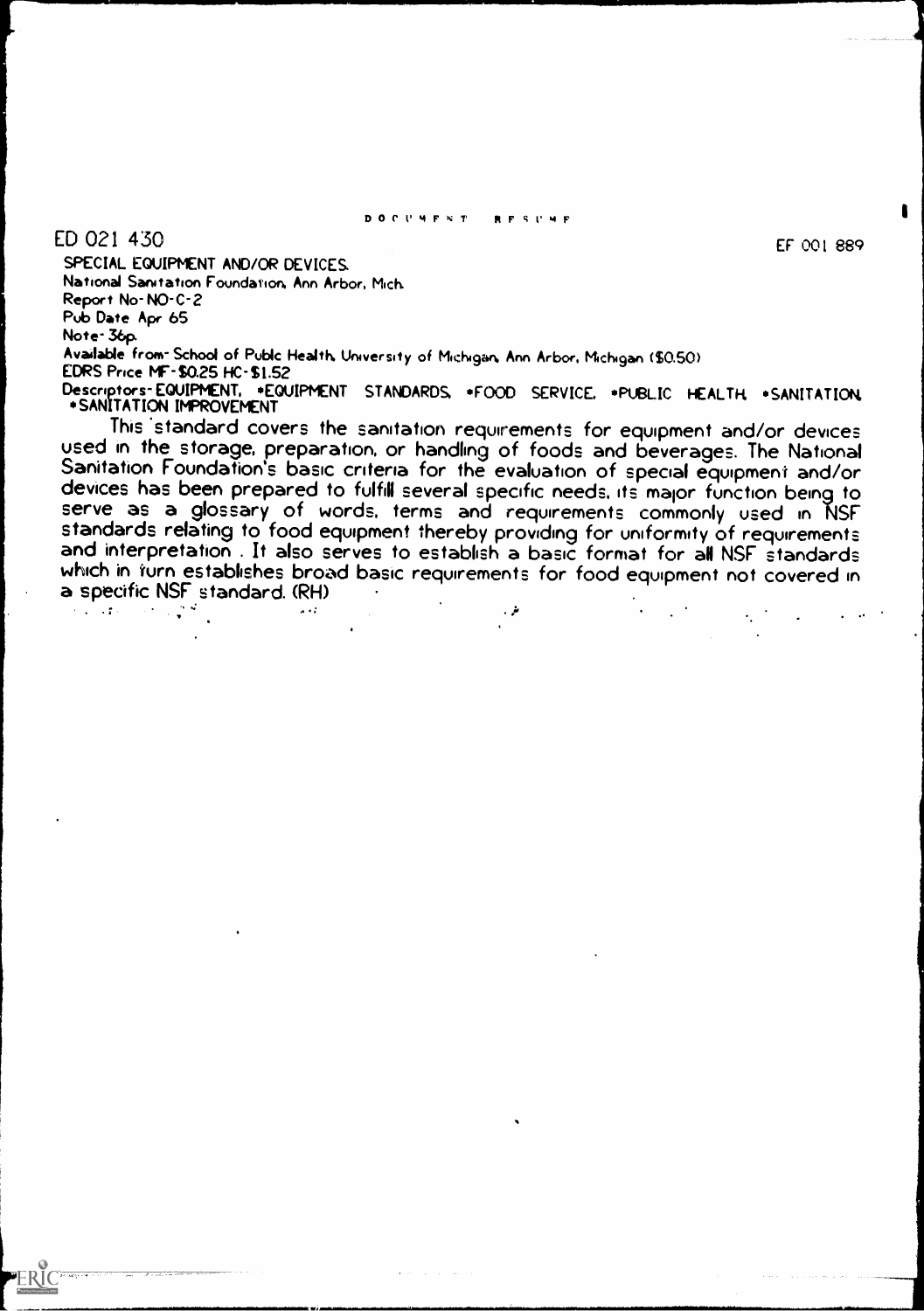

 $\begin{array}{ccc} \mathbf{1} & \mathbf{1} & \mathbf{1} & \mathbf{1} & \mathbf{1} & \mathbf{1} & \mathbf{1} & \mathbf{1} & \mathbf{1} & \mathbf{1} & \mathbf{1} & \mathbf{1} & \mathbf{1} & \mathbf{1} & \mathbf{1} & \mathbf{1} & \mathbf{1} & \mathbf{1} & \mathbf{1} & \mathbf{1} & \mathbf{1} & \mathbf{1} & \mathbf{1} & \mathbf{1} & \mathbf{1} & \mathbf{1} & \mathbf{1} & \mathbf{1} & \mathbf{1} & \mathbf{1} & \mathbf$ 

Limi

 $\sim$ **C**OUNTER **Special Equipment** and Devices

# BASIC CRITERIA FOR THE EVALUATION OF SPECIAL EQUIPMENT AND/OR<br>  $\begin{array}{ccc}\n\heartsuit & & & \text{APV} \\
\uparrow & & & \text{DEVICES}\n\end{array}$

EFFECTIVE JULY 1960

Reprinted as Amended April, 1966

# **NATIONAL SANITATION FOUNDATION**

NUMBER C-2

PREPARED **IOINT COMM** THE  $IDMLUN$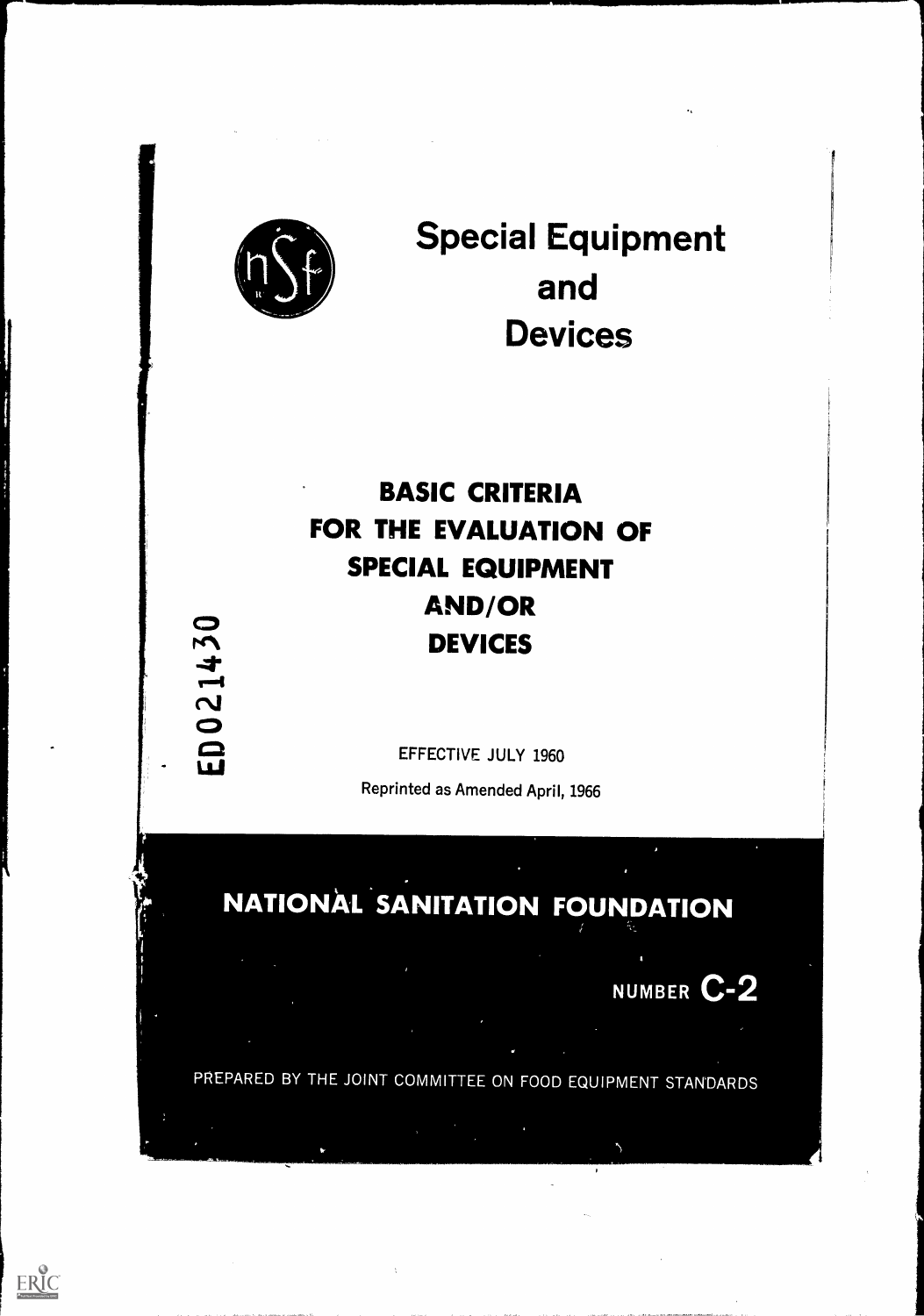

SEAL OF APPROVAL

To identify equipment that has met NSF Basic Criteria C-2 Special Equipment and/or Devices (Colors: blue, gray and white.)

 $\mathcal{P}$ 

 $\underset{\overbrace{\mathbf{F} \text{full Test Perioded by EHC}}}{{\mathbf{F} \text{full Test Product by EHC}}}}$ 

 $\frac{1}{2}$ 

 $\epsilon_{\rm max}$ 

 $\sim$ 

 $\sim$ 

 $\epsilon^2$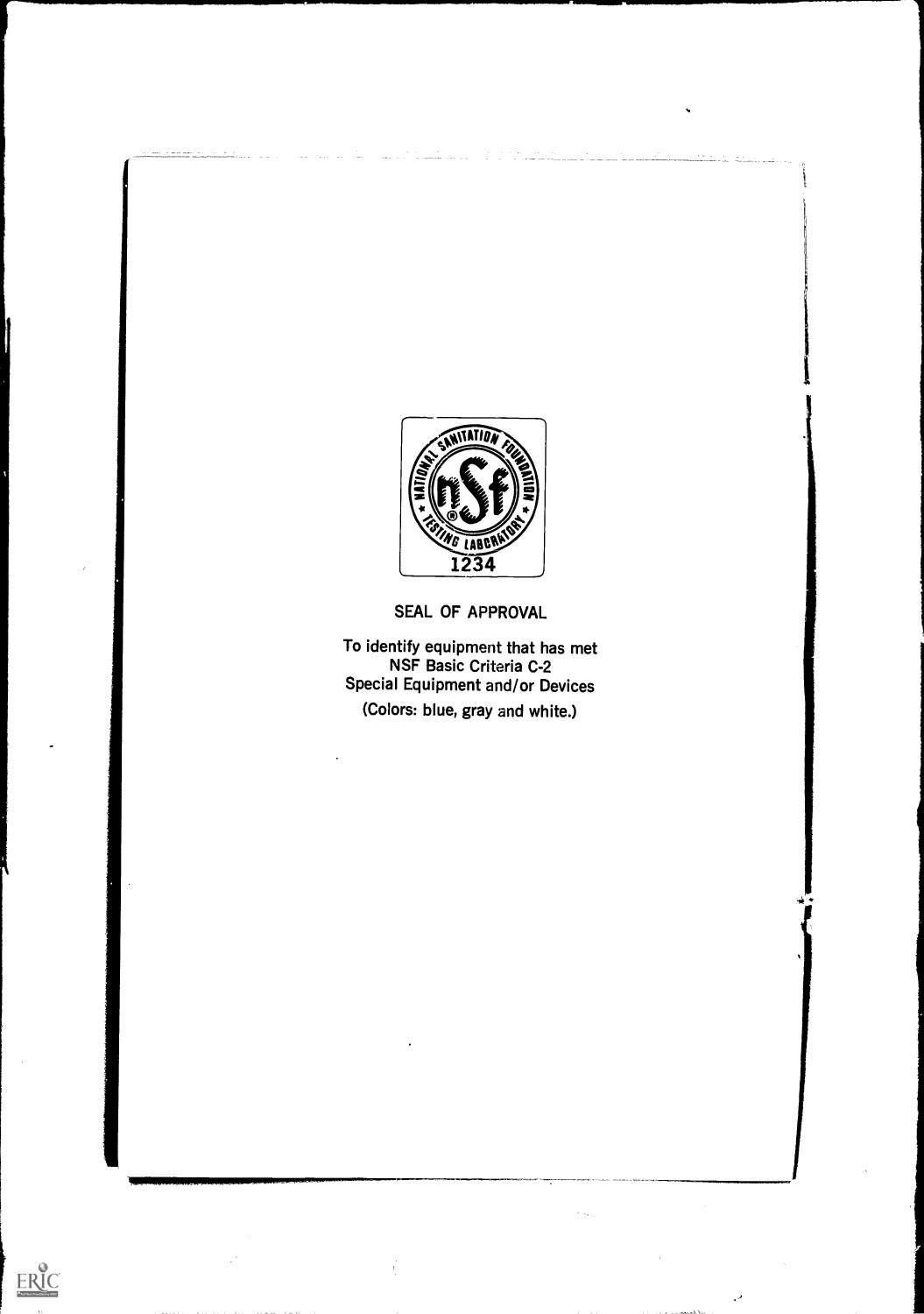ERIC

# NATIONAL SANITATION FOUNDATION

Basic Criteria Number 2

# SPECIAL EQUIPMENT AND/OR DEVICES

As Revised By THE JOINT COMMITTEE ON FOOD EQUIPMENT STANDARDS

> Reprinted as Amended April 1965

> > Published by

# THE NATIONAL SANITATION FOUNDATION

**Headquarters** 

School of Public Health—University of Michigan Ann Arbor, Michigan

#### PRICE \$ .50

U.S. DEPARTMENT OF HEALTH, EDUCATION & WELFARE OFFICE OF EDUCATION

THIS DOCUMENT HAS BEEN REPRODUCED EXACTLY AS RECEIVED FROM THE PERSON OR ORGANIZATION ORIGINATING IT. POINTS OF VIEW OR OPINIONS STATED DO NOT NECESSARILY REPRESENT OFFICIAL OFFICE OF EDUCATION POSITION OR POLICY.

 $\pmb{t}$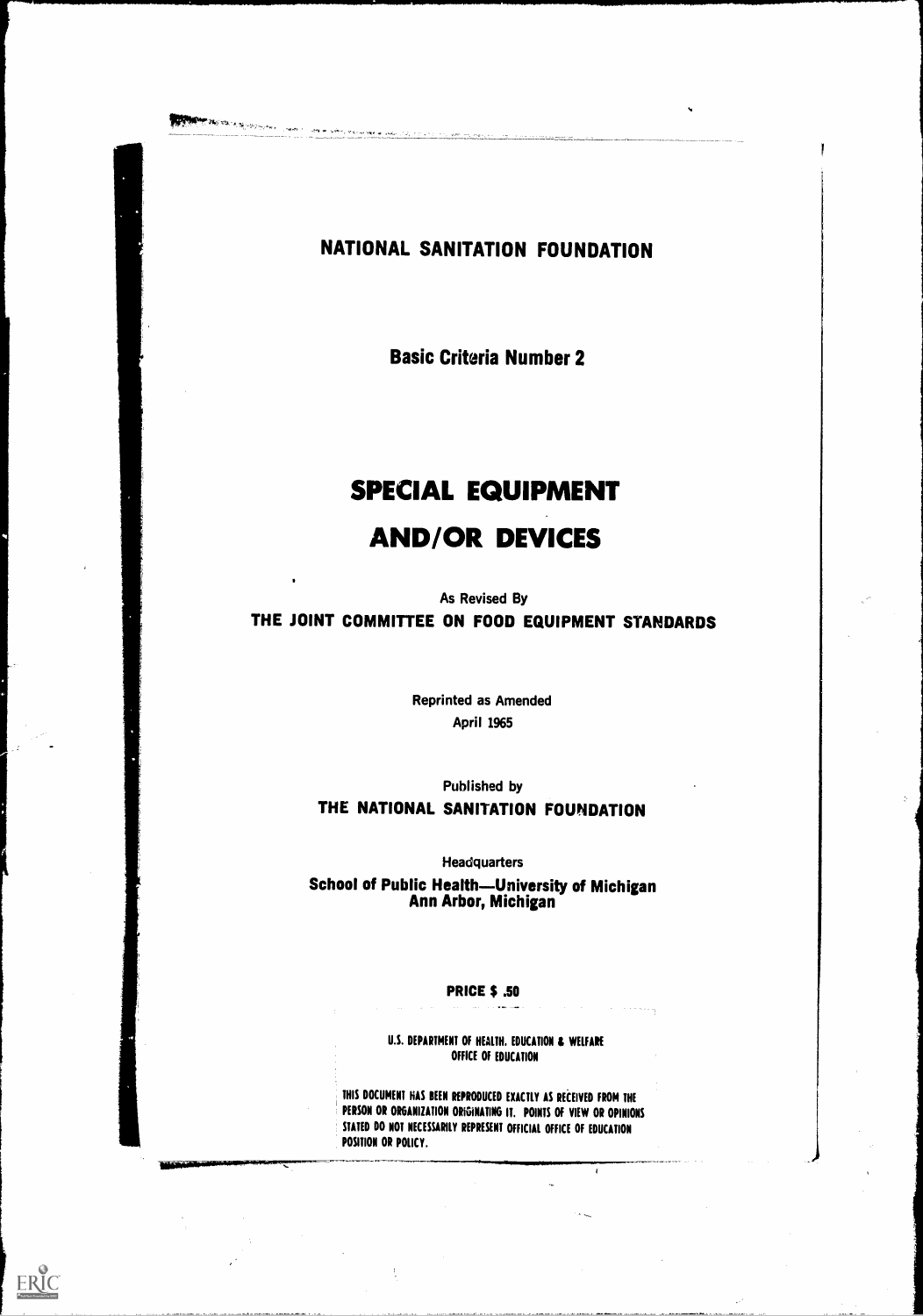

This is one of a series of nationally uniform sanitation standards and criteria established by the National Sanitation Foundation.

Current Standards and Criteria include:

- No. <sup>1</sup> Soda Fountain and Luncheonette Equipment
- No. 2 Food Service Equipment
- No. 3 Spray-Type Dishwashing Machines
- No. 4 Commercial Cooking and Warming Equipment
- No. 5 Commercial Hot Water Generating Equipment
- No. 6 Dispensing Freezers
- No. 7 Commercial Refrigerators and Storage Freezers
- No. 8 Commercial Powered Food Preparation Equipment
- No. 9 Diatomite Type Filters for Swimming Pool Equipment
- No. 10 Sand Type Filters for Swimming Pool Equipment
- No. 11 Recessed Automatic Surface Skimmers
- No. 12 Automatic Ice Making Equipment
- No. 14 Thermoplastic Materials, Pipe, Fittings, Valves, Traps and Joining Materials
- No. 15 Thermoset Plastic Pipe, Fittings, Valves, Tanks, Appurtenances, Joining Materials, & Thermoset Plastic Coatings for Use in Potable Water Supply Systems
- No. 16 Film Badge Services
- C-1 Vending Machines<br>C-2 The Evaluation of 9
- C-2 The Evaluation of Special Equipment and/or Devices<br>C-3 Thermoset Reinforced Plastic
- C-3 Thermoset Reinforced Plastic<br>C-4 Reinforced Plastic Tanks
- **Reinforced Plastic Tanks**
- C-5 Cartridge Type Filters
- C-6 Cloth Towel Dispensers
- C-7 Plastic Lined Pipe

ERIC

C-8 Pitless Well Adapters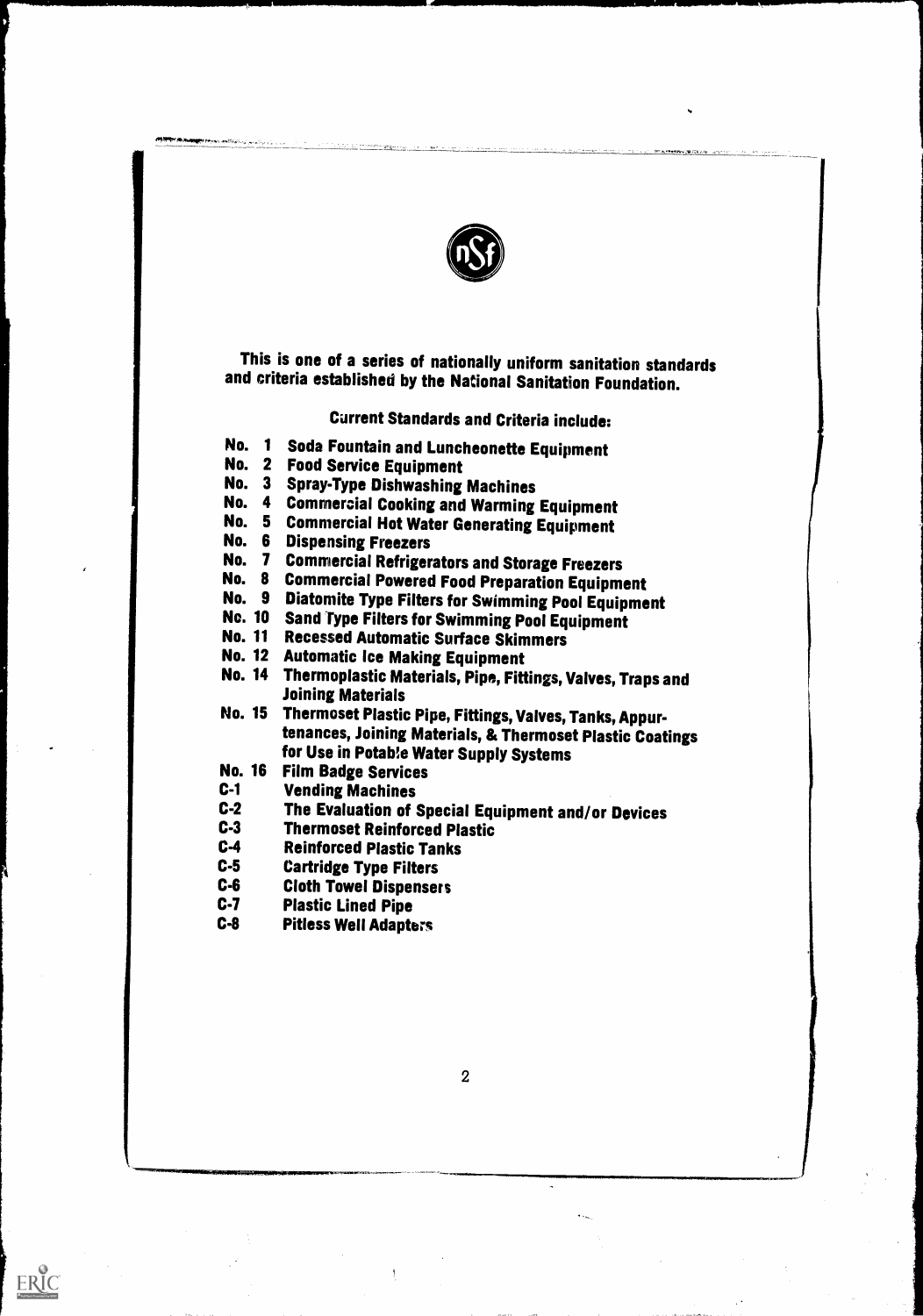# The National Sanitation Foundation

# Purpose and Organization

IN 1944, A SMALL GROUP of industrial and public health leaders were discussing mutual problems involving sanitation. They realized that more solutions to modern sanitation problems affecting industry and the public health could be developed through mutual understanding and cooperative action than through ordinances, inspections and law enforcement alone.

It occurred to them that great strides could result from the creation of an independent but authoritative liaison organization which would be a clearing house through which business and industry and health authorities could work together for the solution of their common problems and for the common good.

They foresaw that, through such an organization, they could jointly seek new facts in sanitary science to bring it up to date with technological advances of industry and with modern problems of the health officer in the field.

They could sponsor educational programs and sanitation services which would win everyone's cooperation in a nation-wide program designed to promote superior sanitation in modern products and services, and in the daily lives of the people.

Thus was born the National Sanitation Foundation. The Foundation is a non-profit, non-commercial organization seeking solutions to all problems involving cleanliness. It is dedicated to the prevention of illness, the promotion of health and the enrichment of the quality of American living through the improvement of the physical, biological and social environment in which we live today.

Distinguished representatives of the public health profession, of business and industry, and of the public serve on its Board of Trustees, Council of Public Health Consultanis, Industrial Advisory Board and various committees.

The National Sanitation Foundation is endorsed by health agencies, both official and voluntary. More than 350 industrial and business firms have contributed nearly three quarters of a million dollars to its support. The Foundation is now in its twenty-second year of operation.

3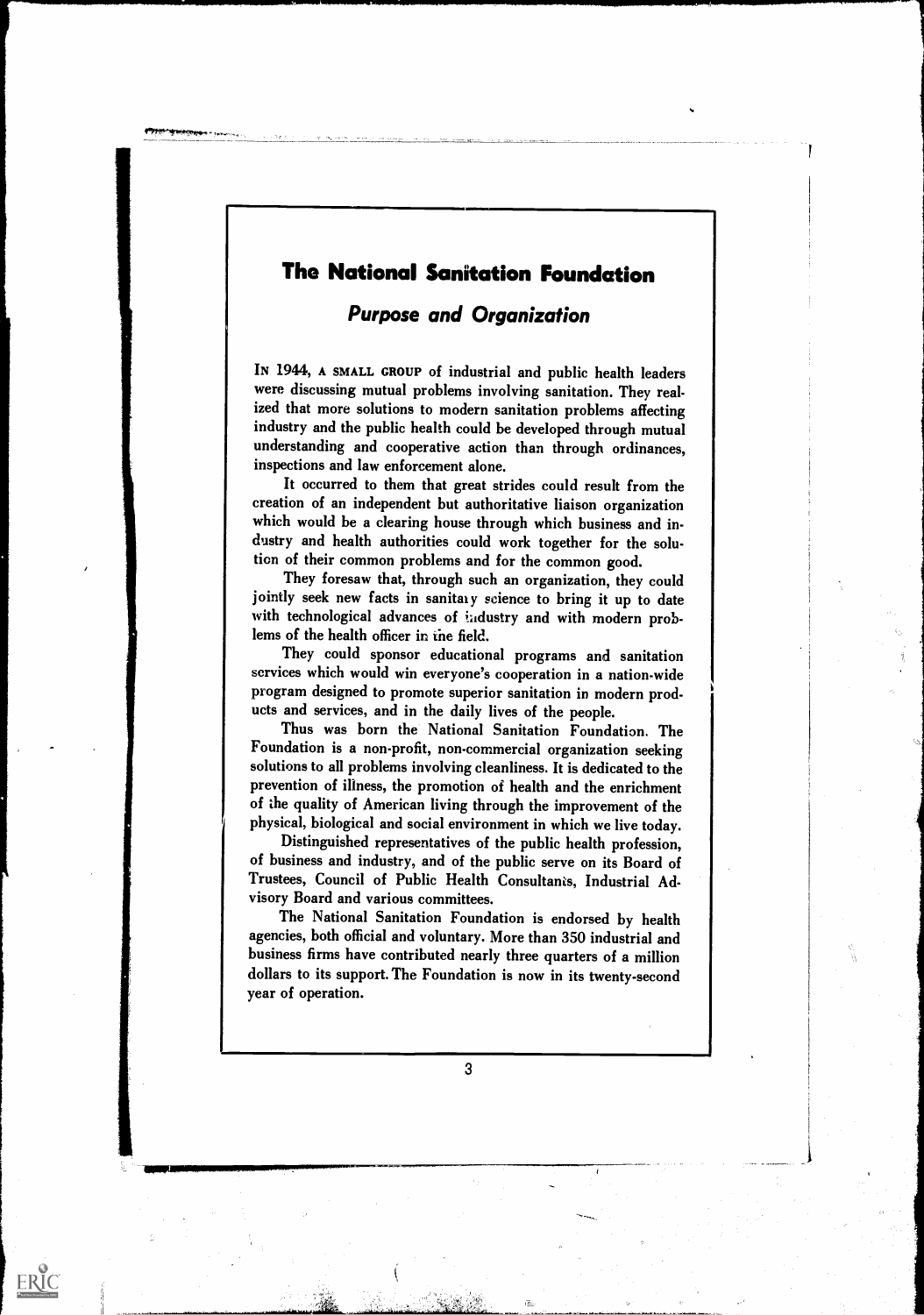## PREFACE

This Criteria, relating to Special Equipment and/or Devices, is one in a series of N.S.F. Standards. These Standards are issued in recognition of the long-felt need for a common understanding of the problems of sanitation involving industry and administrative health officials whose obligation it is to enforce regulations.

Sanitation in the United States, or in any country, can be as good or as bad as:

- 1. The people who work at it; i.e., sanitation personnel
- 2. The joint effort of public health, industry, and business
- 3. The education, or the understanding, of the public

It is a mistake to think of any one of the three factors as more or less important than the other-as much a mistake as saying that ignition is more or less important than carburetion in the operation of an engine. How the three factors are developed and coordinated will determine the success or failure of national, state, and local efforts to improve sanitation.

%

The National Sanitation Foundation offers the key to securing the much needed uniformity in the field of sanitation. The aim also is to improve environmental health as well as sanitation.

This revised Standard has gone through many drafts during the years of its preparation and use. It is the result of considerable study on the part of health men, consultations with technical representatives of industry, and field investigations of the National Sanitation Foundation's staff.

The improvement of environmental health and sanitation and the establishment of uniform requirements have been the primary aim in the preparation of this material. It is recognized that continued scientific progress will require changes in Standards over long periods.

The adoption of these Standards offers health officials an opportunity to present a united front in securing the basic equipment to make safe and clean food service possible as demanded by the

4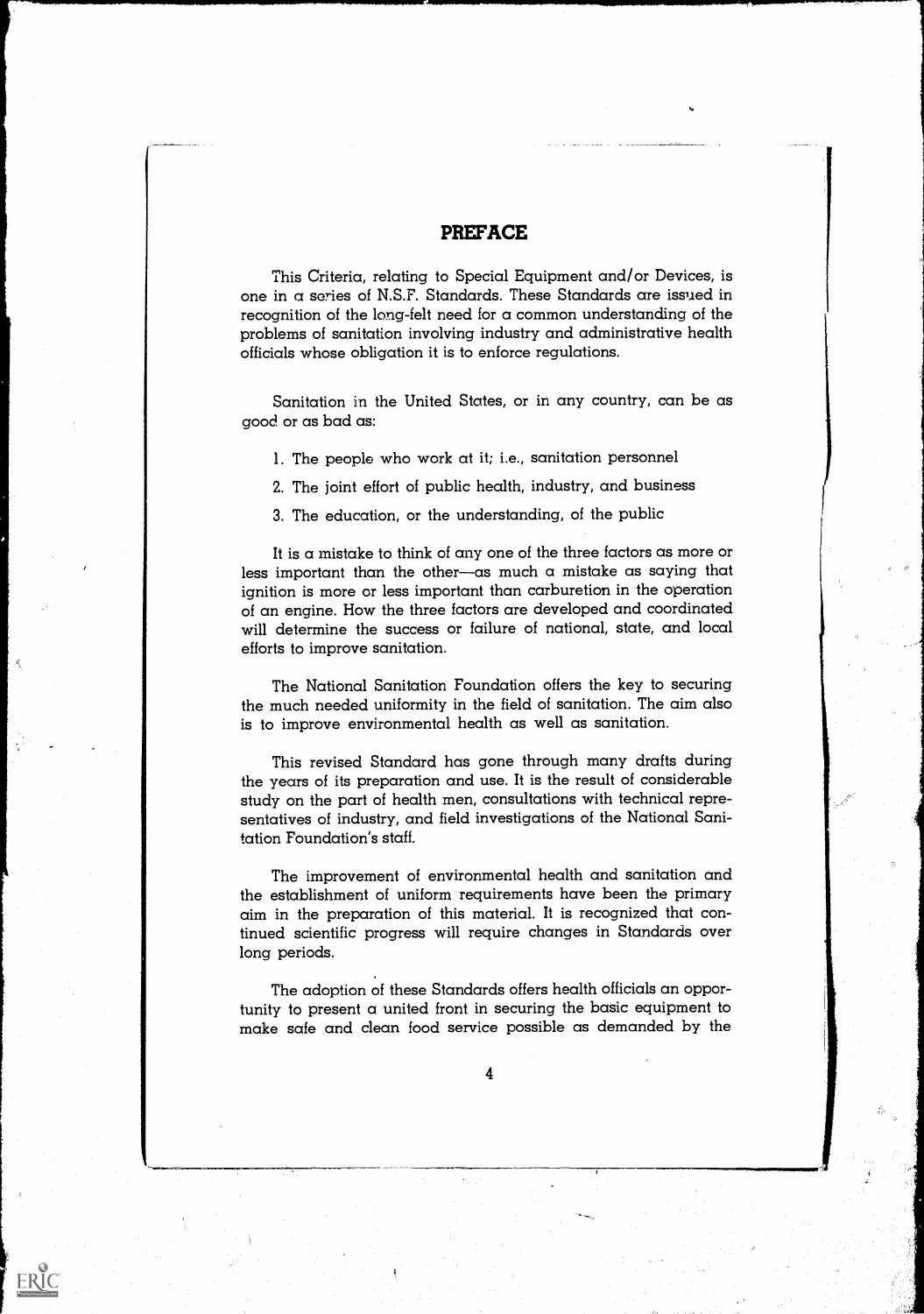general public. It gives users of such equipment the assurance of manufacturers the advantage of applying uniform construction methods with confidence that equipment conscientiously built to meet these Standards will be generally acceptable.

Finally, as an aid to all concerned in recognizing approved equipment, the National Sanitation Foundation has established  $\alpha$ policy under which the use of its insigne, nSf, will be uuthorized on equipment of types that meet the standards herein established for Food Service Equipment and Appurtenances.

Permission to use the National Sanitation Foundation Seal of Approval will be granted only after an investigation of the applicant's manufacturing methods and, where deemed necessary, tests of equipment show compliance with the Standard. Continuance of the agreement is dependent upon continued evidence of compliance with the Standard upon periodic re-examination of equipment in factory and field.

Our sincere appreciation is extended to all members of the Committees herein listed who willingly devote their time to the development of this and other Standards. Special credit and thanks are due the members of the joint Committee on Food Equipment Standards for the long hours spent in review, discussion and correspondence as well as to the Industry Advisory Committee for its untiring efforts through the years in which this work has been in progress.

> Henry F. Vaughan, Dr.P.H., President The National Sanitation Foundation

5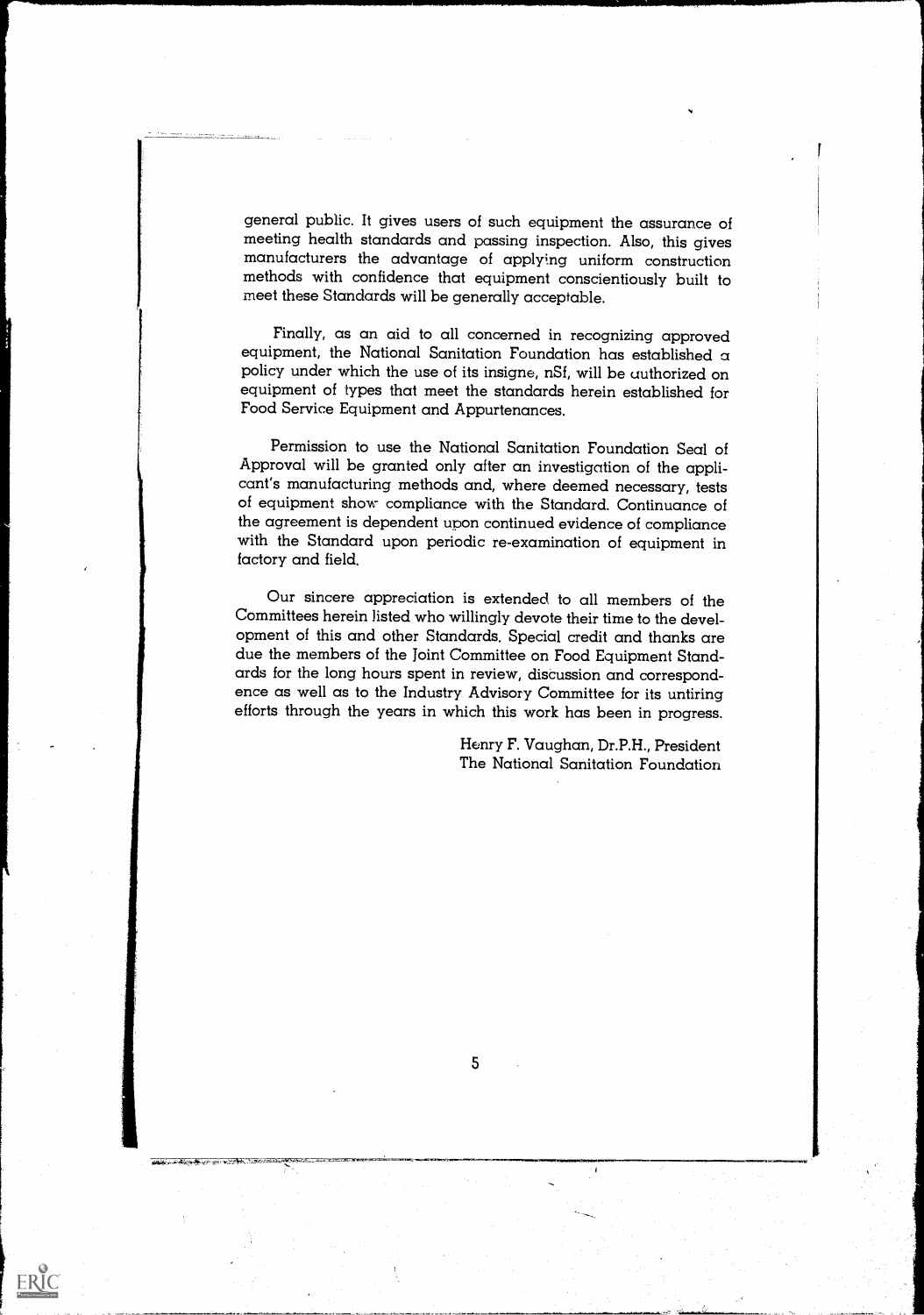# INTRODUCTION

NSF Basic Criteria C-2 for the Evaluation of Special Equipment and/or Devices has been prepared by the NSF Joint Committee on Food Equipment Standards to fulfill several specific needs. Its major function being to serve as a glossary of words, terms and requirements commonly used in NSF Standards relating to food equipment, Secondly, it serves to establish a general format for all NSF Stand-<br>ards and Criteria. Lastly, this Criteria establishes broad basic requirements for food equipment which are not specifically covered by a specific NSF Standard and for which a Standard is impractical due to the equipment's special nature, its limited production or its variation in operation, basic concept or design. This Criteria provides in this connection, that all applicable requirements of other<br>existing NSF Standards and Criteria shall become a part of this<br>Basic Criteria whenever the special equipment or device is intended<br>to perform a function ment covered by said other Standard or Criteria. This provision assures a uniformity of requirements based on end use requisites.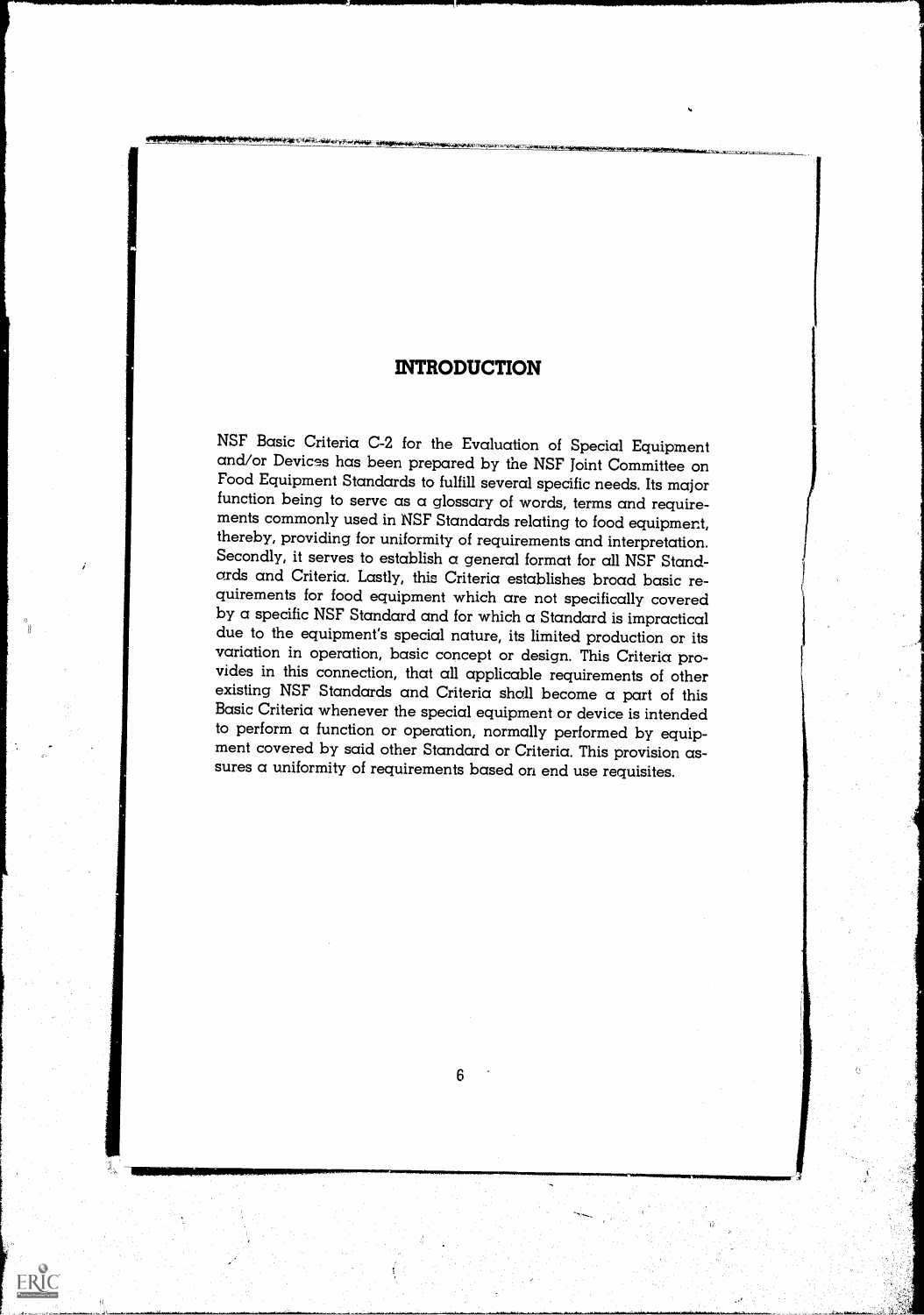# **CONTENTS**

7

÷.

**は、まずのみで、これにことを見る**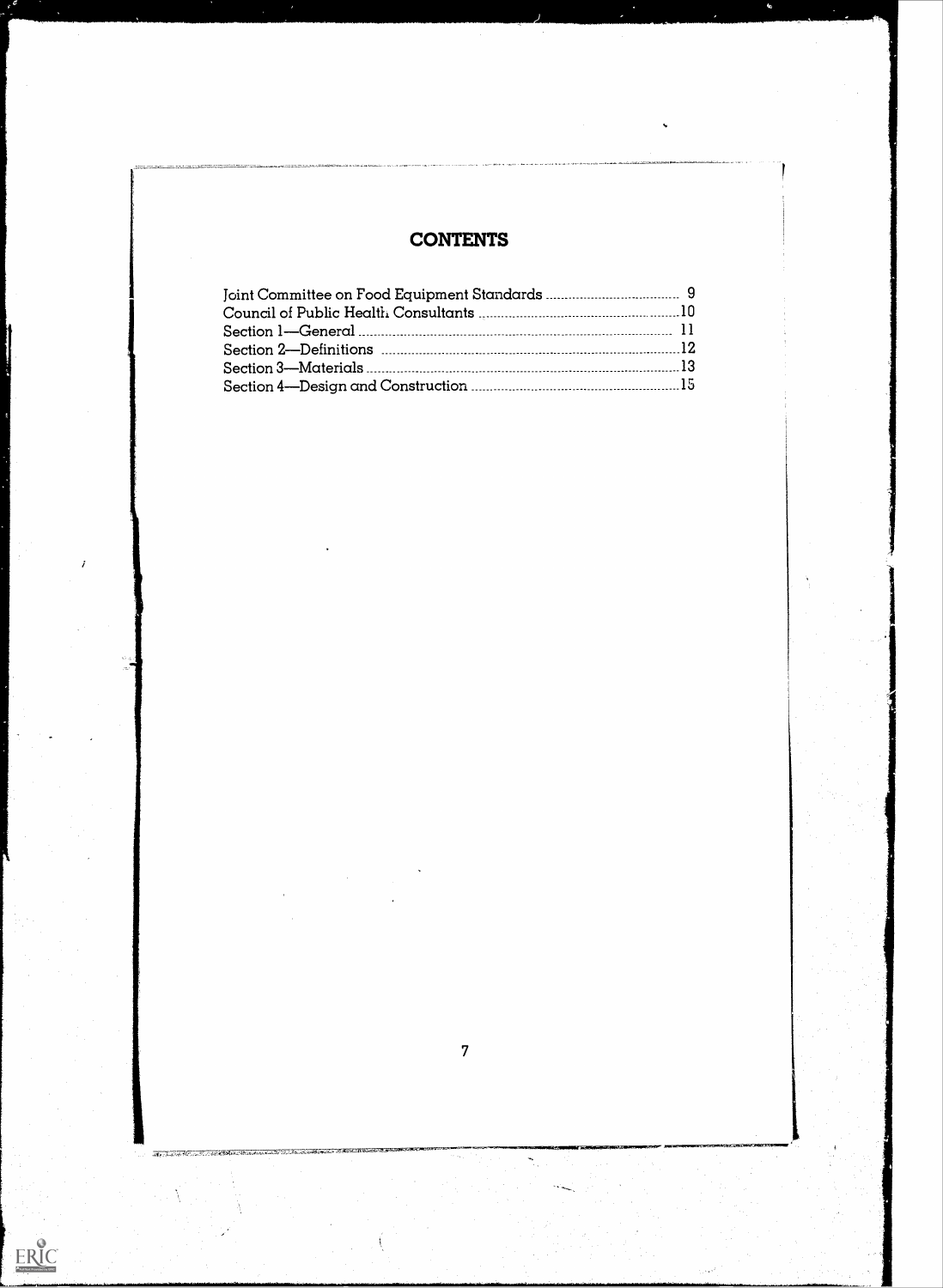

to,

 $\frac{1}{2}$  $\mathcal{L}_2$ 

ERIC

Í

 $\epsilon$  .

 $\leq$ 

ì

أتونج

 $\ddot{\cdot}$ 

 $\left\langle {}\right\rangle$ 

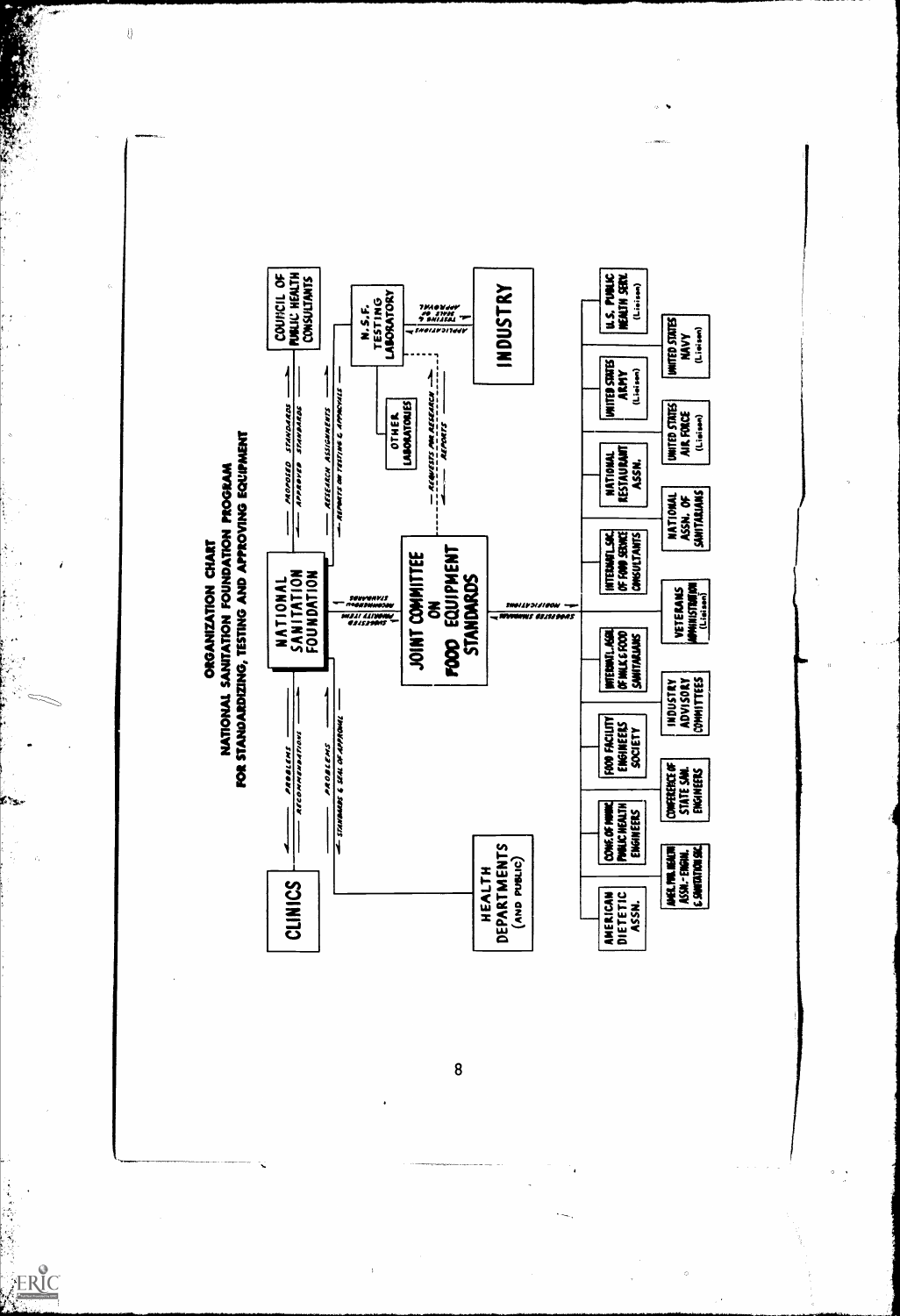# COMMITTEES PARTICIPATING IN THE PREPARATION OF THIS STANDARD

## NATIONAL SANITATION FOUNDATION JOINT COMMITTEE ON FOOD EQUIPMENT STANDARDS

Chairmon: C. L. Senn, Health Department, Los Angeles, California

- W. C. Miller, Jr., Washington, D.C. liaison representative of the U.S. Public Health Service
- K. K. Jones, State Board of Health, Indianapolis, Indiana, Chairman of the Food Equipment Committee of the International Association of Milk and Food Sanitarians
- W. F. Bower, Oregon State Board of Health, Portland, Oregon, representing the National Association of Sanitarians
- R. M. Brown, State Department of Health, Baltimore, Maryland Chairman, Committee on Milk and Food Sanitation, Conference of State Sanitary Engineers
- M. S. Hilbert, Health Department of Wayne County, Michigan, Chairman, Committee on National Sanitation Foundation Equipment Standards of the Conference of Municipal Public Health Engineers
- R. B. Watts, Ohio State Department of Health, Columbus, Ohio representing Engineering Section, American Public Health Association
- V. E. Cordell, Chicago, Illinois, representing the National Restaurant Association
- Colonel C. W. Bryan, USAF (MSC) Washington 25, D.C., liaison representative of the Department of the Air Force
- Cdr. H. W. Le Bleu, MSC, USN, Washington, D.C., liaison representative of the Department of the Navy
- Lt. Col. R. G. McCall, MSC (Army) Washington, D.C., liaison representative of the Department of the Army
- Lt. Cdr. R. T. Goerner, Jr., Washington, D.C., liaison representative of the Department of the Navy
- Lt Col. V. Harry Adrounie, USAF, MSC, Washington, D.C., liaison representative of the United States Air Force Medical Service
- Secretary: C. A. Farish, National Sanitation Foundation Testing Laboratory, Ann Arbor, Michigan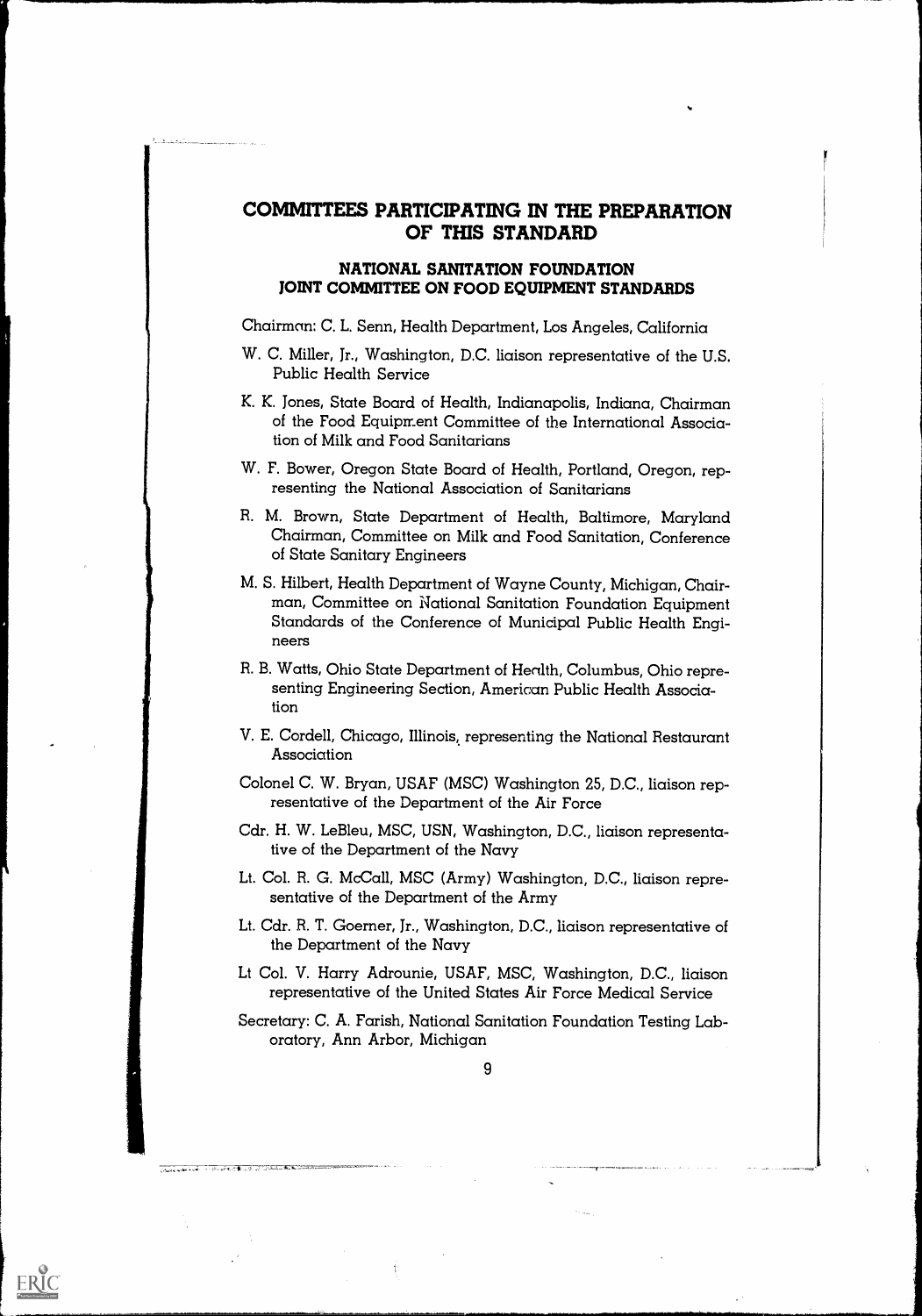# COUNCIL OF PUBLIC HEALTH CONSULTANTS

J. R. Cameron, Urban Renewal Authority, Denver, Colorado

H. J. Dunsmore, Allegheny County Health Dept., Pittsburgh, Penn- sylvania

G. Eagle, Ohio State Department of Health, Columbus, Ohio

R. Eliassen, Massachusetts Institute of Technology, Cambridge, Massachusetts

A. H. Fletcher, State Department of Health, Trenton, New Jersey

H. H. Hasson, W. K. Kellogg Foundation, Battle Creek, Michigan

H. G. Hanson, U.S. Public Health Service, Cincinnati, Ohio

M. S. Hilbert, Wayne County Health Department, Eloise, Michigan

C. W. Klassen, State Dept. of Public Health, Springfield, Ill.

F. Korff, City Health Department, Baltimore, Maryland

D. Lee, Florida State Board of Health, Jacksonville, Florida

J. Logan, Northwestern University, Evanston, Illinois

W. L. Mallmann, Michigan State University, East Lansing, Michigan

- W. S. Mangold, University of California, Berkeley, California
- S. Milliken, Public Health Federation of Greater Cincinnati Area, Cincinnati, Ohio
- B. A. Poole, State Board of Health, Indianapolis, Indiana
- J. D. Porterfield, M.D., Director, Joint Commission on Accreditation of Hospitals, 201 East Ohio Street, Chicago, Illinois

C. Senn, Department of Health, Los Angeles, California

W. F. Snyder, National Sanitation Foundation, Ann Arbor, Michigan

J. Trichter, Dept. of Health, New York, New York

ERIC

H. A. Whittaker, National Academy of Sciences, Washington, D.C.

Chairman: M, D. Hollis, Assistant Surgeon-General, U.S. Public Health Service, Washington, D.C.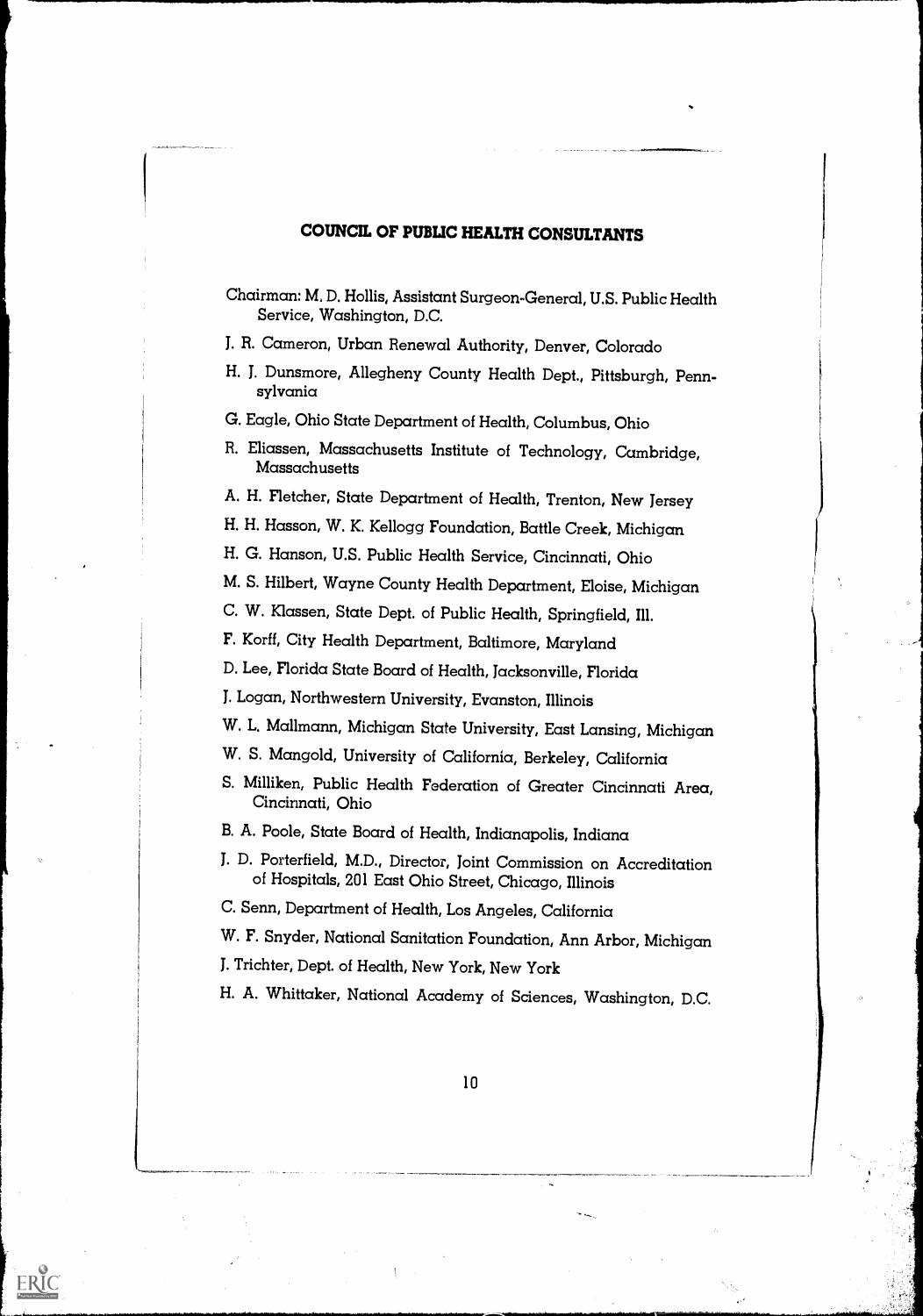# NATIONAL SANITATION FOUNDATION BASIC CRITERIA

# C-2

#### for

# THE EVALUATION OF SPECIAL EQUIPMENT AND/OR DEVICES

### I. GENERAL PROVISIONS

1.00 COVERAGE: These Basic Criteria cover the sanitation requirements for equipment and/or devices used in the storage, preparation, or handling of foods and beverages. All applicable provisions contained herein and such additional specific requirements or exceptions as might be needed for proper appraisal shall constitute criteria for evaluation of devices or items of equipment for which individual Standards cannot practically be developed.

1.01 MINIMUM REQUIREMENTS: These are minimum requirements and variations may be permitted when they tend to make units more resistant to wear, corrosion, or more easily cleanable. Units which have components, or parts, which are covered under existing NSF Standards or Criteria, shall comply with the applicable requirements thereof.

1.02 ALTERNATE MATERIALS: Whenever specific materials are mentioned, it is understood that the use of materials proven to be equally satisfactory from the standpoint of sanitation and protection of product may be permitted.

1.03 PRINCIPLES OF OPERATION: Equipment and/or devices differing in the principle of operation or in operational requirements established in other NSF Standards or Criteria may qualify under this Criteria, provided comprehensive tests and investigations indicate that said equipment and/or devices produce results at least equivalent to those produced by equipment complying with said other Standard or Criteria. Such equipment and/or devices shall meet the requirements for materials, finishes, fabrication and cleanability of the applicable Standard or Criteria. In such instances the National Sanitation Foundation's Joint Committee for Food Equipment Standards shall be appraised of the details of the operational differences and proposed evaluation protocol prior to the evaluation of the equipment or devices.

11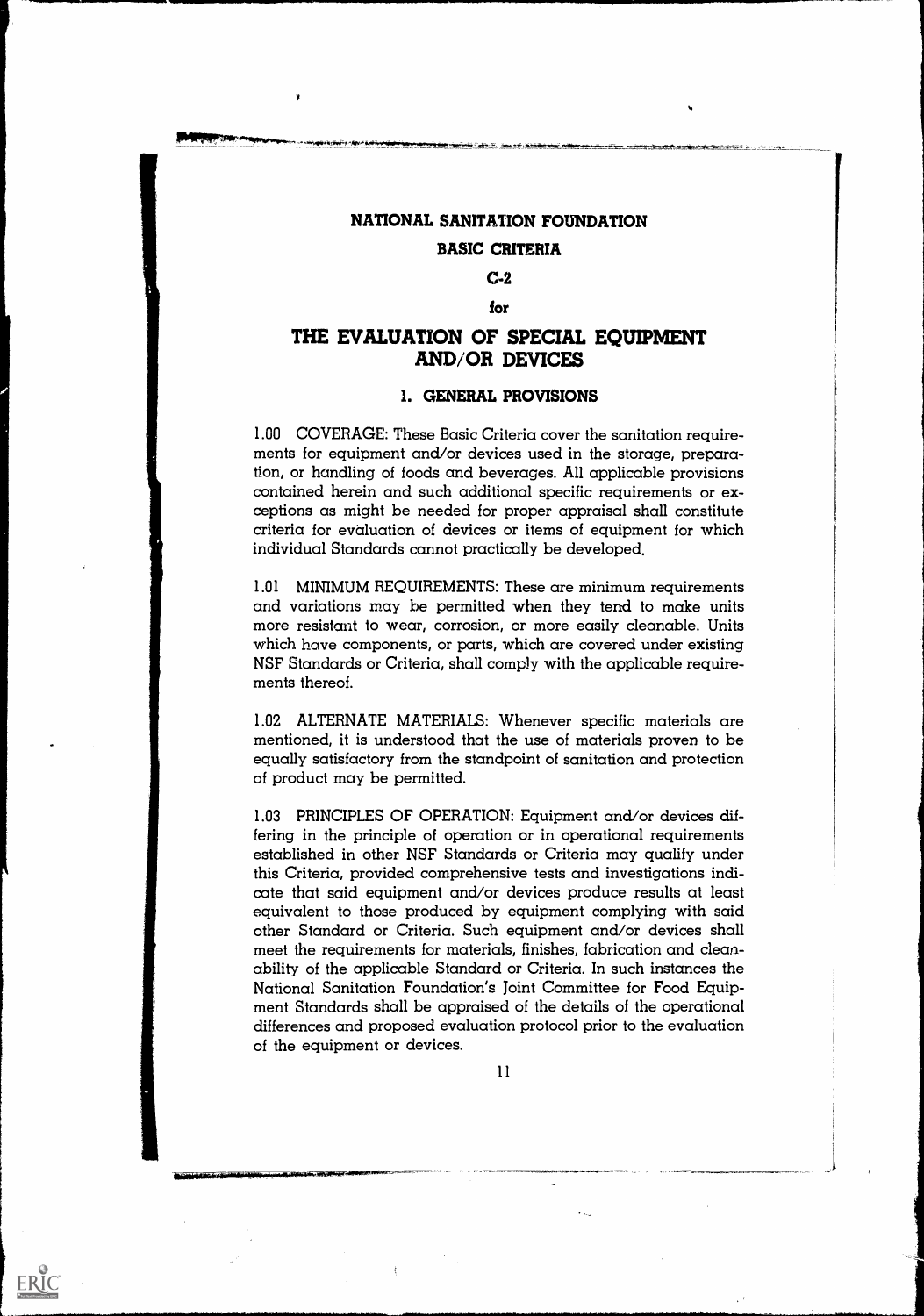**2. DEFINITIONS**<br>2.00 ACCESSIBLE: Accessible shall mean readily exposed for proper and thorough cleaning and inspection with the use of only simple tools such as a screw driver, pliers, or open-end wrench.

2.001 READILY ACCESSIBLE: Readily accessible shall mean exposed or easily exposed without the use of tools for proper and thorough cleaning and visual inspection.

2.01 CLEANING: The term cleaning shall mean the physical re- moval of residue of dirt, dust, foreign material or other soiling in- gredients or materials.

2.011 READILY (OR EASILY) CLEANABLE. Readily (or easily) cleanable shall mean readily accessible and of such material, finish and so fabricated that soil may be effectively removed by normal cleaning methods.

2.02 CLOSED: Spaces required to be "closed" shall have no openings large enough for the entrance of insects or rodents. An opening of 1/32 inch or less shall be considered closed.

2.03 CORROSION-RESISTANT: "Corrosion-resistant" materials are those which maintain their original surface characteristics under prolonged influence of the foods to be contacted, the normal use of cleaning compounds and bactericidal solutions, and other conditions of the use environment.

2.04 FOOD: Shall mean any raw, cooked, or processed edible substance, beverage, or ingredient used or intended for use or for sale in whole or in part for human consumption.

2.05 REMOVABLE: Removable shall mean capable of being taken away from the main unit with the use of only simple tools such as  $\alpha$ screw driver, pliers, or open-end wrench.

2.051 READILY (OR EASILY) REMOVABLE: Readily (or easily) removable shall mean capable of being taken away from the main unit without the use of tools.

2.06 SANITIZING: Sanitizing shall mean the effective bactericidal treatment of clean surfaces of equipment and utensils by a process which has proven effective.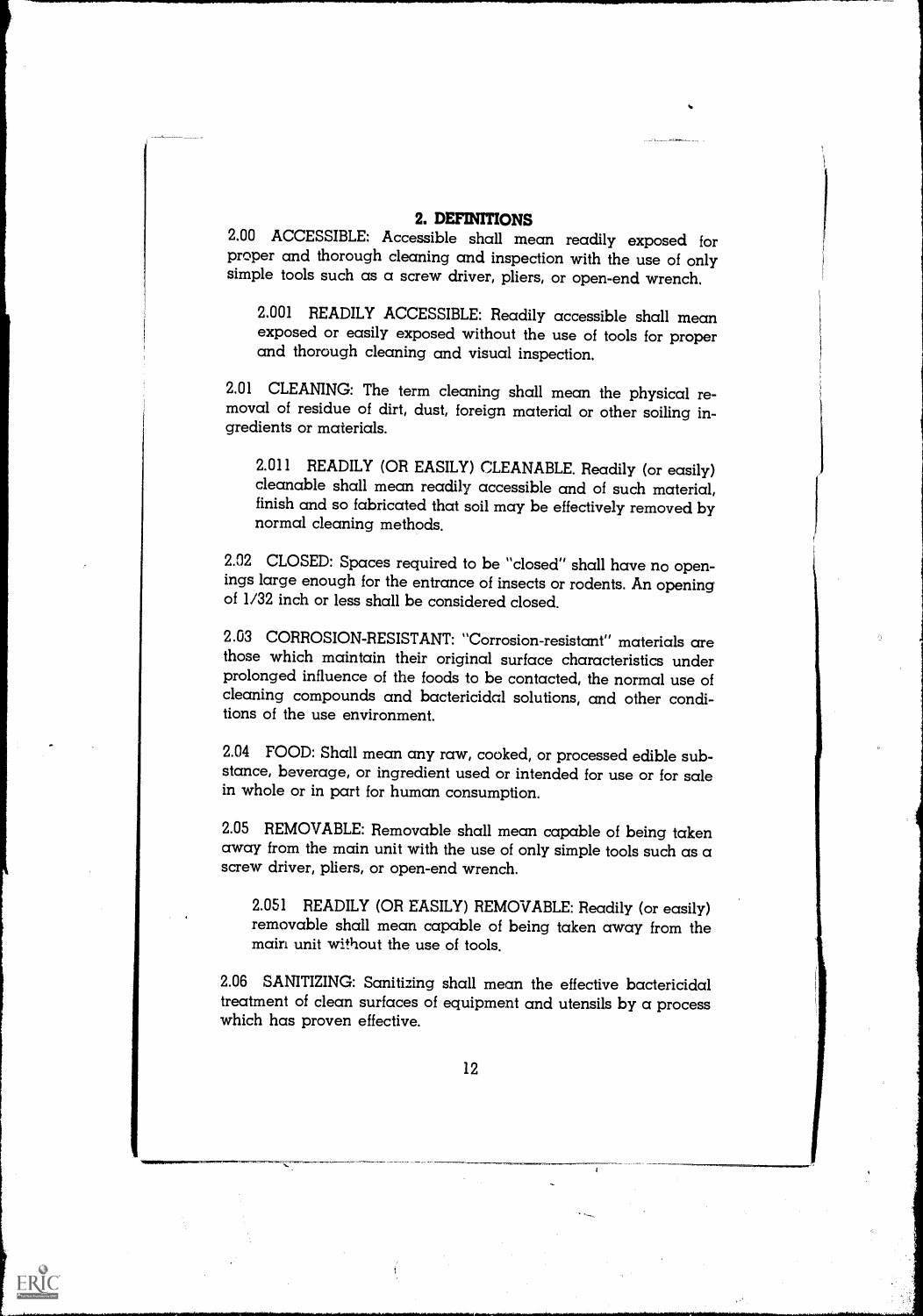2.07 SEALED: Spaces required to be "sealed" shall have no openings that will permit the entry of insects, rodents, dirt or moisture seepage.

2.08 SMOOTH: The word "smooth" is used to define a surface free of pits and inclusions and having a cleanability equal to the following:

Food Zone: Number 3 (100 grit) finish on Stainless Steel

Splash and Non-Food Zone: Commercial grade hot rolled steel free of visible scale.

2.09 TOXIC: The word "toxic" shall refer to the adverse physiological effect to man.

### 2.10 ZONES (CONTACT SURFACES):

2.101 FOOD ZONE: The term "food zone" or "food contact surfaces" includes those surfaces of the equipment with which the food normally comes in contact, and those surfaces with which the food is likely, in normal operation, to come into contact and drain back onto surfaces normally in contact with the food or into the food.

2.102 SPLASH ZONE: The terms "splash zone" or "splash contact surfaces" shall mean those surfaces, other than food contact surfaces, which are subject to routine splash, spillage, and contamination during normal use.

2.103 NON-FOOD ZONE: The terms "non-food zone" or "nonfood contact surface" shall mean all exposed surfaces not in the food and splash zones.

Šì.

#### 3. MATERIALS

3.00 GENERAL: Only such materials shall be used in the construction of special equipment and/or devices as will withstand normal wear, penetration of vermin, the corrosive action of foods, cleaning compounds and such other elements as may be found in the use environments and which will not impart an odor, color or taste to the product.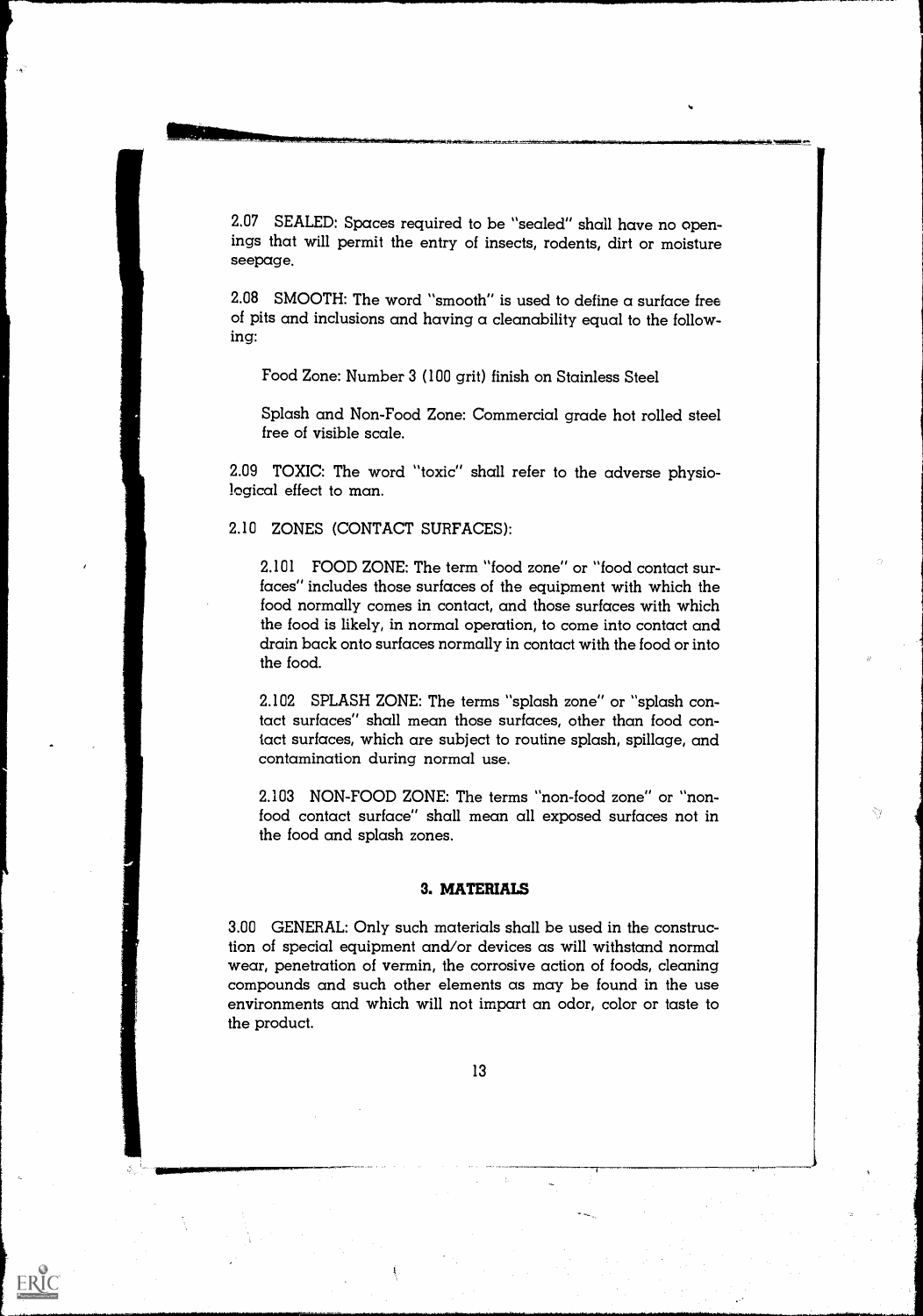3.01 FOOD CONTACT SURFACES: Surface materials in the food zone shall be smooth, corrosion-resistant, non-toxic, stable, and nonabsorbent under use conditions and shall not impart odors, color or taste nor contribute to the adulteration of food.\* Exposed surfaces in the food zone shall be finished so as to be easily cleanable. Paint shall not be used.

3.02 SPLASH CONTACT SURFACES: Splash contact surfaces shall be smooth, easily cleanable and corrosion resistant materials, or shall be rendered corrosion-resistant with a material which is noncracking, non-chipping and non-spalling. Lead based paint shall not be used.

3.03 NON-FOOD CONTACT SURFACES: Non-food contact surfaces shall be smooth and of corrosion-resistant material or shall be be used. Parts directly over and adjacent to the food zone and parts having both food contact and non-food contact surfaces rendered corrosion-resistant and if coated, the coating shall be of a non-cracking, non-chipping and non-spalling type.

3.04 WELDING: When welded seams are used, the weld area and deposited weld material shall meet the applicable corrosion-resistant requirements.

3.05 GASKETS: Gasket materials shall be non-toxic, stable under use conditions, odor-free, non-absorbent and shall be unaffected by the foods or by normal cleaning methods.

3.06 CUTTING BOARDS: Cutting boards shall be of hard maple or other approved materials.

3.07 SOLDER:

ERIC

3.071 SOFT SOLDER, when used as a food-contact surface shall be of such formulation as to be non-toxic under use conditions; shall contain at least 50 % tin; shall contain no more lead and shall, consistent with good industrial practice in the refining

\*The requirements of the Federal Food, Cosmetics and Drug Act, as amended, shall be used as a general guide.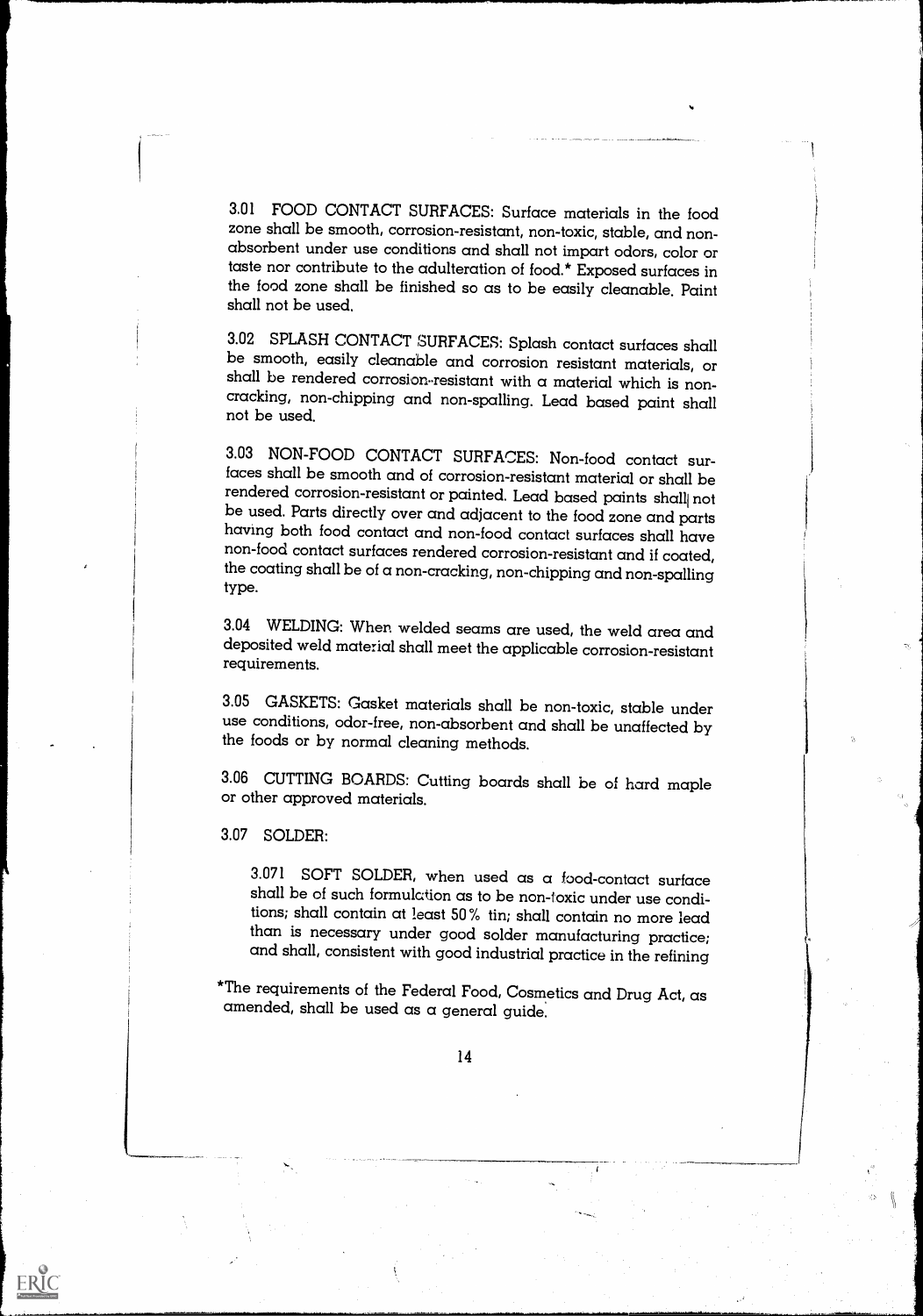of its constituent elements, be free of cadmium, antimony, bismuth and other toxic materials. Other solders may be accepted, under the provisions of Item 1.02, if they are demonstrated to be non-toxic under use conditions.

3.072 HARD SOLDER (silver solder) when used as a foodcontact surface, shall be of such formulation as to be non-toxic under use conditions; shall be corrosion-resistant; and shall, consistent with good industrial practice in the refining of its constituent elements, be free of cadmium, antimony, bismuth and other toxic materials. Other solders may be accepted under the provisions of Item 1.02, if they are demonstrated to be nontoxic under use conditions.

3.08 PLASTIC RESIN SYSTEM: Plastic resin systems may be used provided they meet the applicable requirements of 3.00, 3.01, 3.02 and 3.03.

3.09 SOUND DAMPING MATERIALS: Sound damping materials shall when applied, comply with material requirements of the zone in which used.

#### 4. DESIGN AND CONSTRUCTION

#### PRODUCT CONTACT SURFACES:

 $\mathbf{z}$ 

ERIC

4.00 GENERAL DESIGN AND CONSTRUCTION: Special equipment, and/or devices shall be designed and constructed in such a manner as to excl ude such vermin, dust, dirt, splash or spillage from the food zone as may be encountered under the intended use conditions, and to be easily cleaned, maintained and serviced.

4.01 CLEANABILITY: All food contact surfaces shall be readily accessible and easily cleanable, either in an assembled position or when removed. Demountable parts shall be readily removable.

4.011 In equipment of such design that food contact surfaces are not readily removable and in-place cleaning is intended, tubing, pipe fittings, and valves shall be so arranged that cleaning and bactericidal solutions can be circulated under pressure throughout the fixed system. Such solutions shall contact all interior surfaces. The system shall be self-draining or otherwise completely evacuated, and the manufacturers' recommended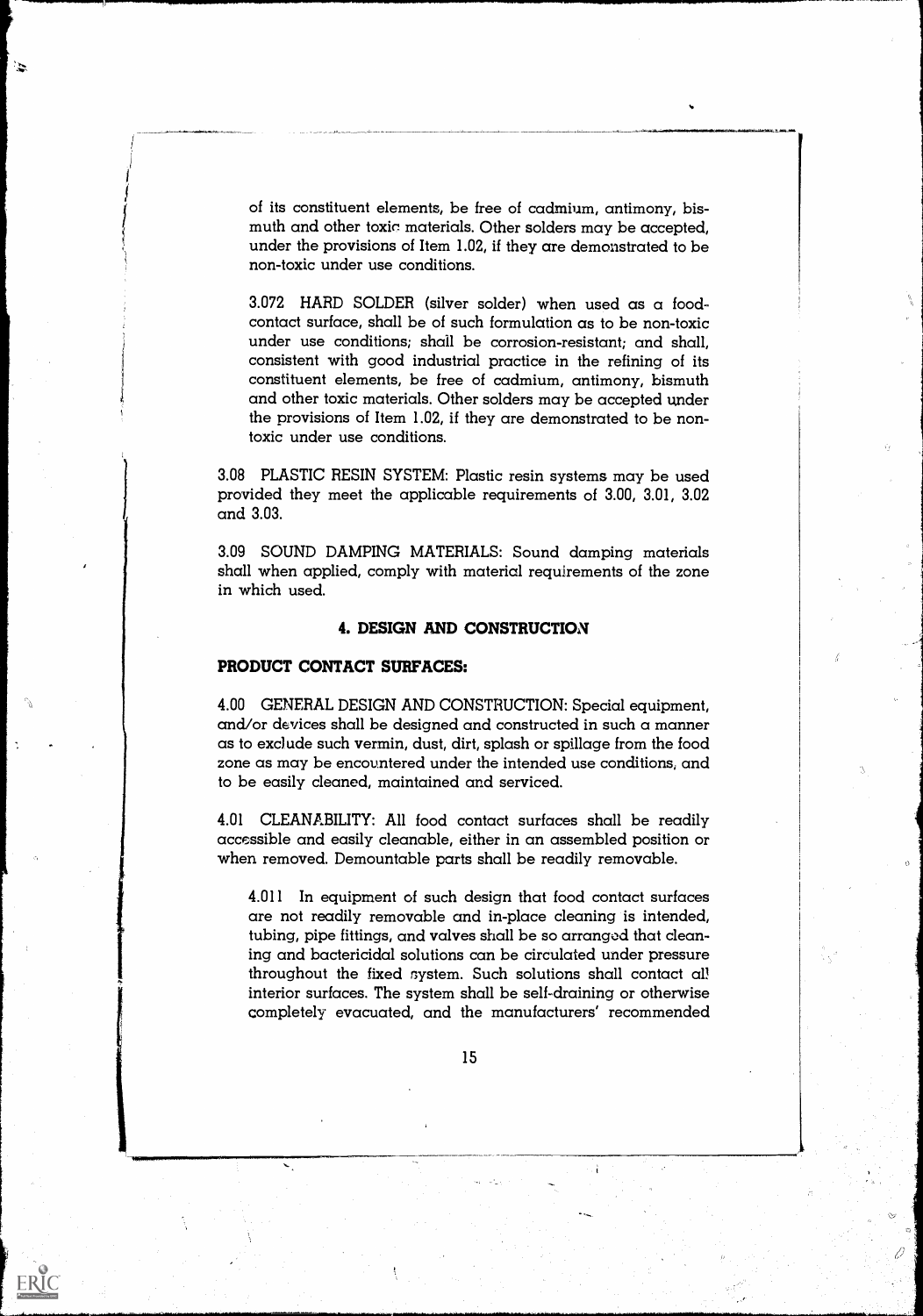cleaning procedures shall result in thorough cleaning of the equipment. Special equipment or devices designed for cleaningin-place shall have a section of the line cleaned-in-place accessible for inspectional purposes or other inspectional method provided.

4.02 FUNCTION: Special equipment and/or devices shall be designed and constructed so that ingredients or food(s) can be added and the finished food dispensed, removed or served in a sa, iitary manner.

4.03 INTERNAL CORNERS OR ANGLES OF FOOD CONTACT SURFACES: An internal angle formed by the intersection of surfaces at 135 degrees or less which is to be manually cleaned shall have a minimum continuous and smooth radius of  $\frac{1}{8}$  inch.

4.031 LESSER RADII: Lesser radii may be used where necessary for proper functioning of parts (such as sealing ring grooves, holes, or grooves), provided that they can be readily cleaned.

4.032 GREATER RADII: Greater radii may be required where cleaning, product flow and maintenance requirements indicate.

4.04 EXTERNAL CORNERS AND ANGLES OF FOOD CONTACT SURFACES: All external corners and angles in the food zone shall be sealed, smooth as the surfaces being joined, and formed with sufficient radii to eliminate sharp edge(s) which might be an accident hazard to interfere with proper drainage.

NOTE: ALL EXTERNAL CORNERS OR ANGLES ARE TO BE CLOSED AND FINISHED SMOOTH

THIS

415.1.1 NOT THIS

MAKE TIGHT BY WELDING, TACK WELDING & SOLDERING, OR BY PROVIDING A FLAP & SOLDERING

ERIC

4.04—Corners or Angles—External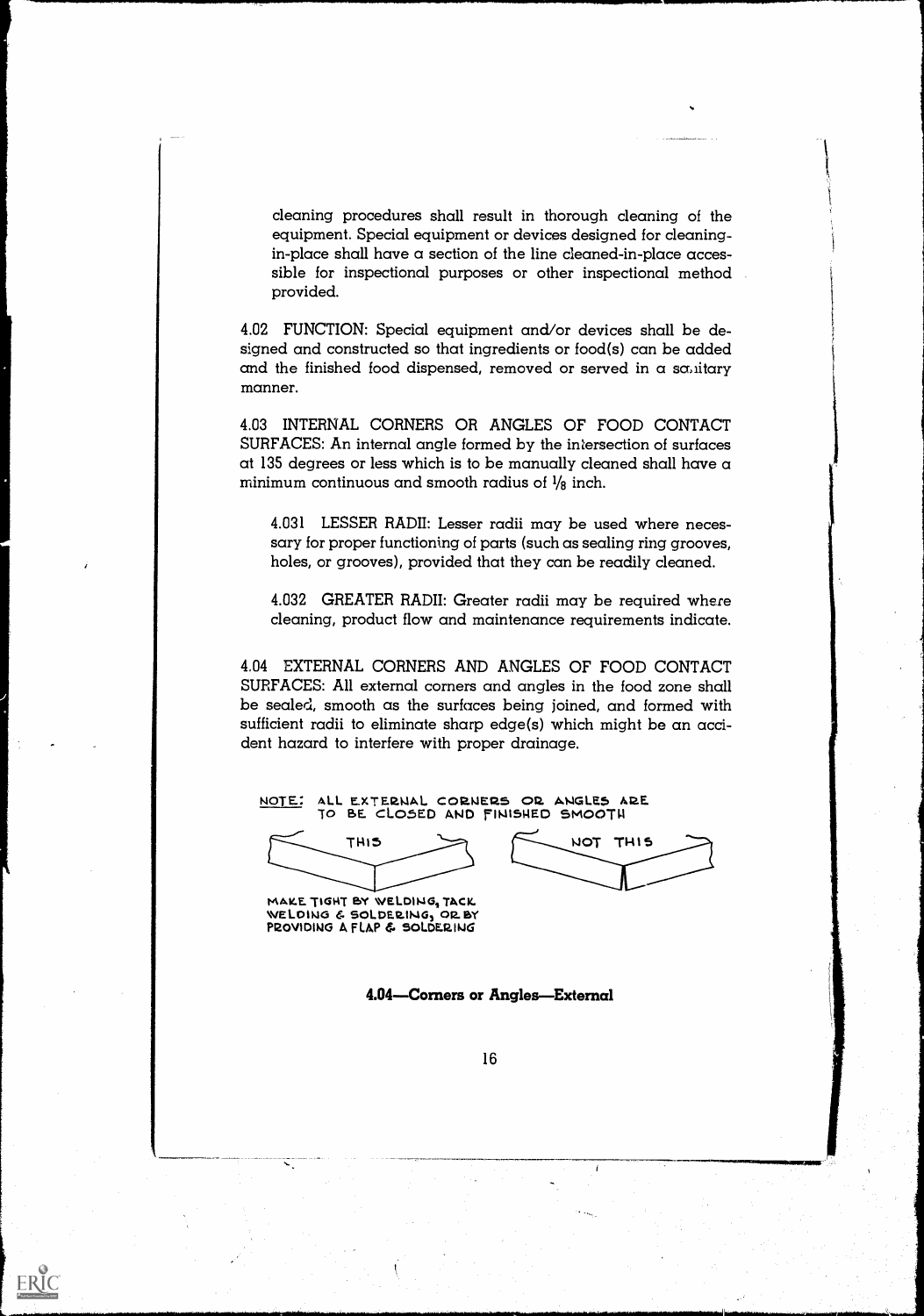4.05 JOINTS AND SEAMS: All joints and seams in the food zone shall be sealed and shall be as smooth as the surfaces being joined. Wherever feasible and practical, equipment parts in the food zone shall be stamped, extruded, formed or cast in one piece.

Mille Manipul Mille Mille Mille Mille Mille Mille Mille Mille Mille Mille Mille Mille Mille Mille Mille Mille

 $\mathcal{L}_{\mathcal{D}}$ 

ERIC

4.06 FASTENING METHODS: Exposed threads; bolt and rivet heads; nuts; and screws, projecting screws and studs, shall be eliminated from food contact surfaces. Provided, however, that:

- (1) If exposed threads are used in the Food Zone, they shall be American Standard 60° Stub, or equal, and shall not have more than 8 threads per inch with a major diameter of not less than  $\frac{5}{8}$  inches
- (2) If unexposed threads are used in the Food Zone, they shall be American Standard 60° Stub or equal.

4.07 FINISHING: All food contact surfaces shall be smooth.

4.08 CUTTING BOARDS: All cutting boards shall be readily removable for cleaning and shall comply with the requirements of NSF Standard No. 2.

4.09 WORKED SURFACES: Food contact surfaces which during the course of fabrication are so worked as to reduce their corrosionresistant characteristics, shall receive such additional treatment as is necessary to render, or return, them to a corrosion-resistant state.

4.10 SOLDERING: Whenever solder is used, it shall be securely bonded to the metal so that it will not crack or chip off and the surface shall be smoothed. Flux and catalytic material shall be neutralized and removed.

4.101 The use of "Soft Solder" shall be limited to use in joining metal or sealing seams between abutting metal surfaces.

#### SPLASH AND NON-FOOD CONTACT SURFACES:

4.11 GENERAL DESIGN AND CONSTRUCTION: All special equipment and/or devices shall be designed and constructed in such a



\$PINIMANOMORIMONOMIANOMORIMO.<br>PASALINI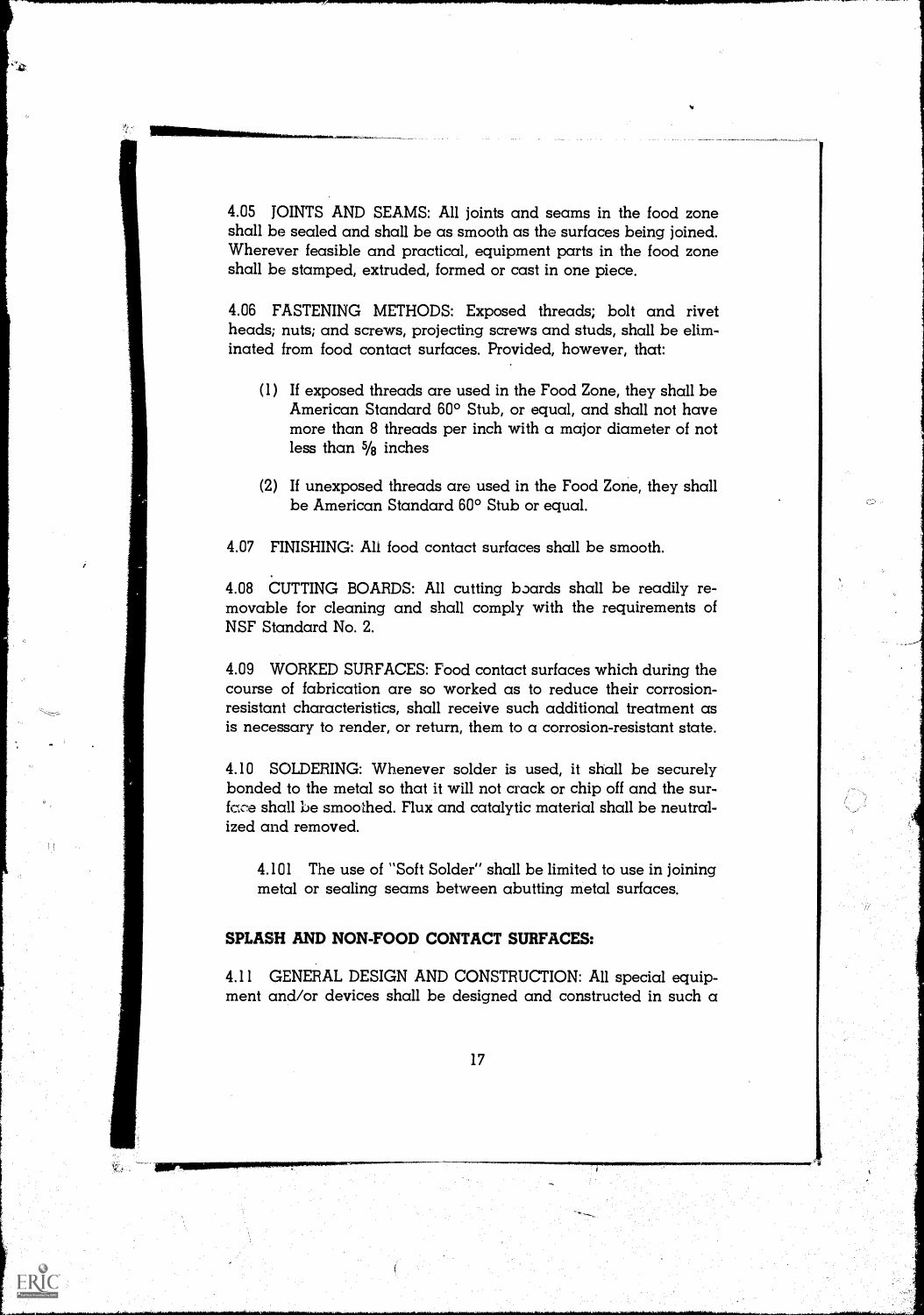manner as to minimize tne retention of moisture and dust, the shelter of vermin and dirt, and to facilitate inspection, servicing, mainte- nance and cleaning.

4.12 JOINTS AND SEAMS: In the splash zone, all joints and seams shall be sealed, except that joints may be made by overlapping sheets of metal in a vertical plane in such a manner as to eliminate dirt-catching horizontal ledges. Where exposed to seepage and condensation, all joints and seams of integral parts shall be sealed and made smooth by means of welding or soldering.

4.13 FASTENING METHODS: In the non-food zone, exposed threads, projecting screws and studs shall be used only when it has been demonstrated that other fastening methods are unpractical and they shall be eliminated from the Splash Contact Surfaces. Exposed rivet, screw or bolt heads in the splash zone shall be of low profile type such as brazier or modified brazier rivets or pan and oval screw and bolt heads.

4.131 INTERIOR FASTENINGS: In areas subject to cleaning, interior fastenings shall be accomplished in such a manner as to minimize projections, ledges and recesses.

4.14 FINISHING: Painted finishes may be used where they improve sanitation by preventing oxidation or condensation, but not on wearing surfaces. Non-wearing surfaces subject to corrosion, that require Metal surfaces to be painted shall meet the materials specifications.<br>Paint, when used, shall be of a type and so applied as to resist<br>chipping, blistering and peeling. Lead paint shall not be used.

#### GENERAL:

ERIC

4.15 EXPOSED EDGES AND NOSINGS: All exposed edges and regardless of profiles, and where exposed to fingers and cleaning, they shall be made smooth. Where the edges of tops or shelves are flanged down and turned back, the return under flange shall be angled down and the space between the top and the flange shall not be less than  $3/4$  of an inch, and the space between the sheared edge and the frame angle or cabinet body shall not be less than  $3/4$  of an inch to provide access for cleaning or shall be closed tight.

18

.4Irk-F.=7.-411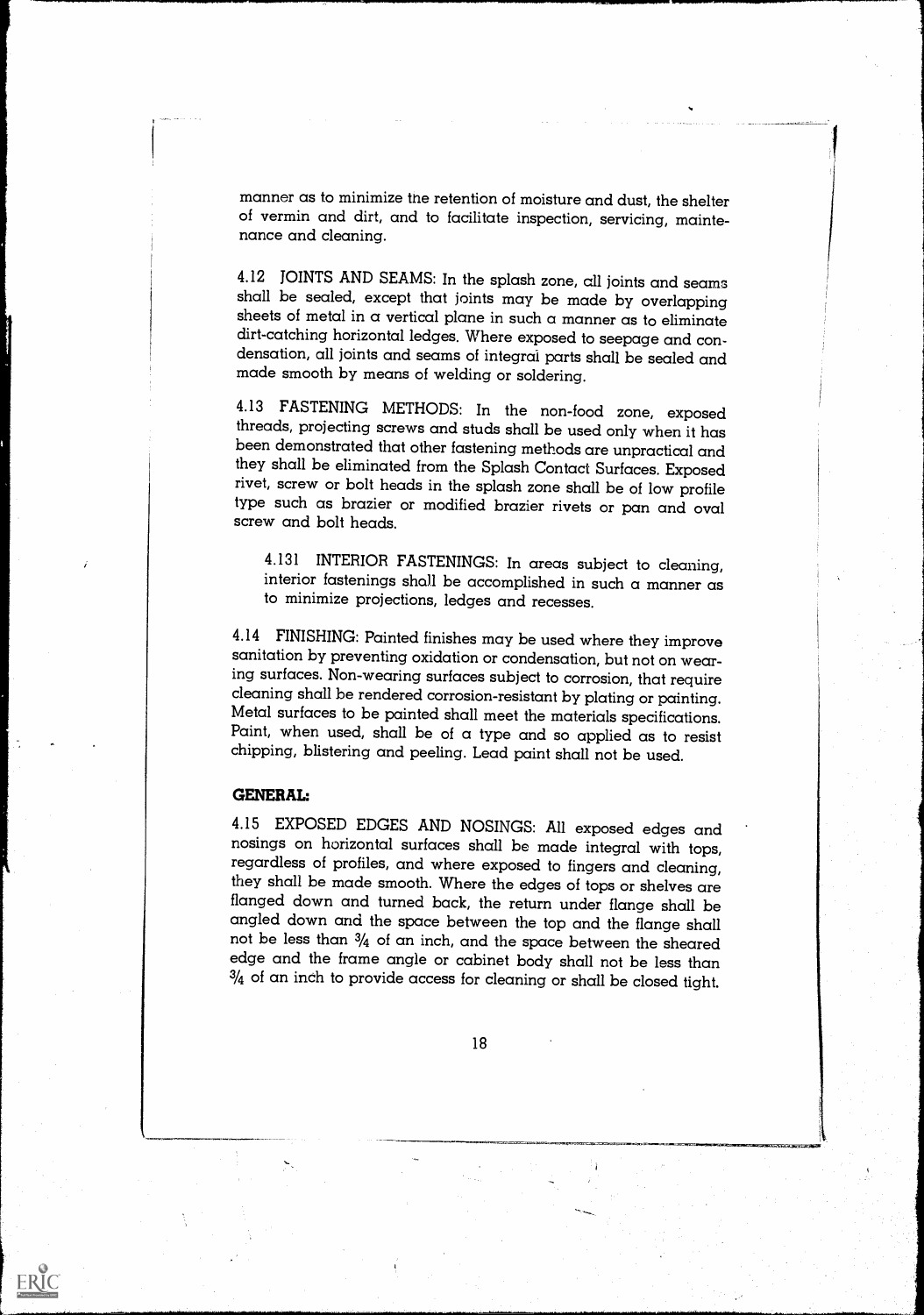

,

्रदे

 $**ERIC** **Example 1** **Fig. 1** **Example 1**$ </u>



4.16 REINFORCING AND FRAMING: Reinforcing and framing members not totally enclosed, or within walls, are tr be placed in such manner as to be easy to clean. All framing and reinforcing members shall be so placed as to eliminate harborage for vermin. The ends of all hollow sections of reinforcing and framing members shall be sealed. Horizontal arge reinforcing and gussets shall not be placed where food or garbage may accumulate thereon. Where angles are used horizontally, they shall have one leg turned down wherever the nature of the equipment permits, or shall be formed integral with the sides as for use with removable shelves or draw slides. All vertical channel sections shall be either completely closed or open to the floor.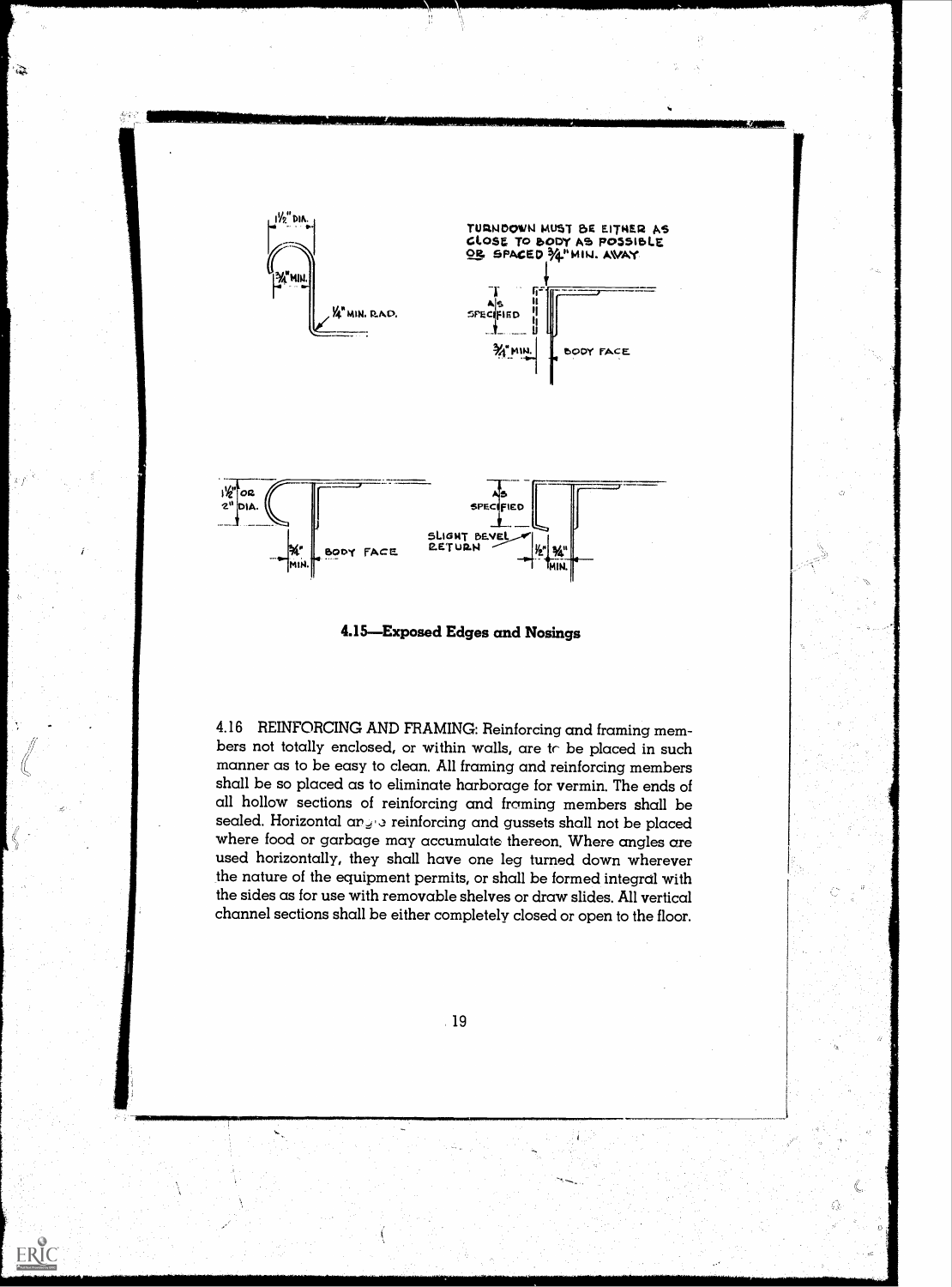

4.16-Reinforcing and Framing Members

4.17 FIXED PANELS: Where fixed panels are applied to the out- side or inside, or set into angle or other reinforced body or counter frames, the method of fastening shall be such as to minimize projections and openings.

4.18 REMOVABLE PANELS: Where necessary for inspection and be of adequate size to serve the purpose intended, but otherwise

20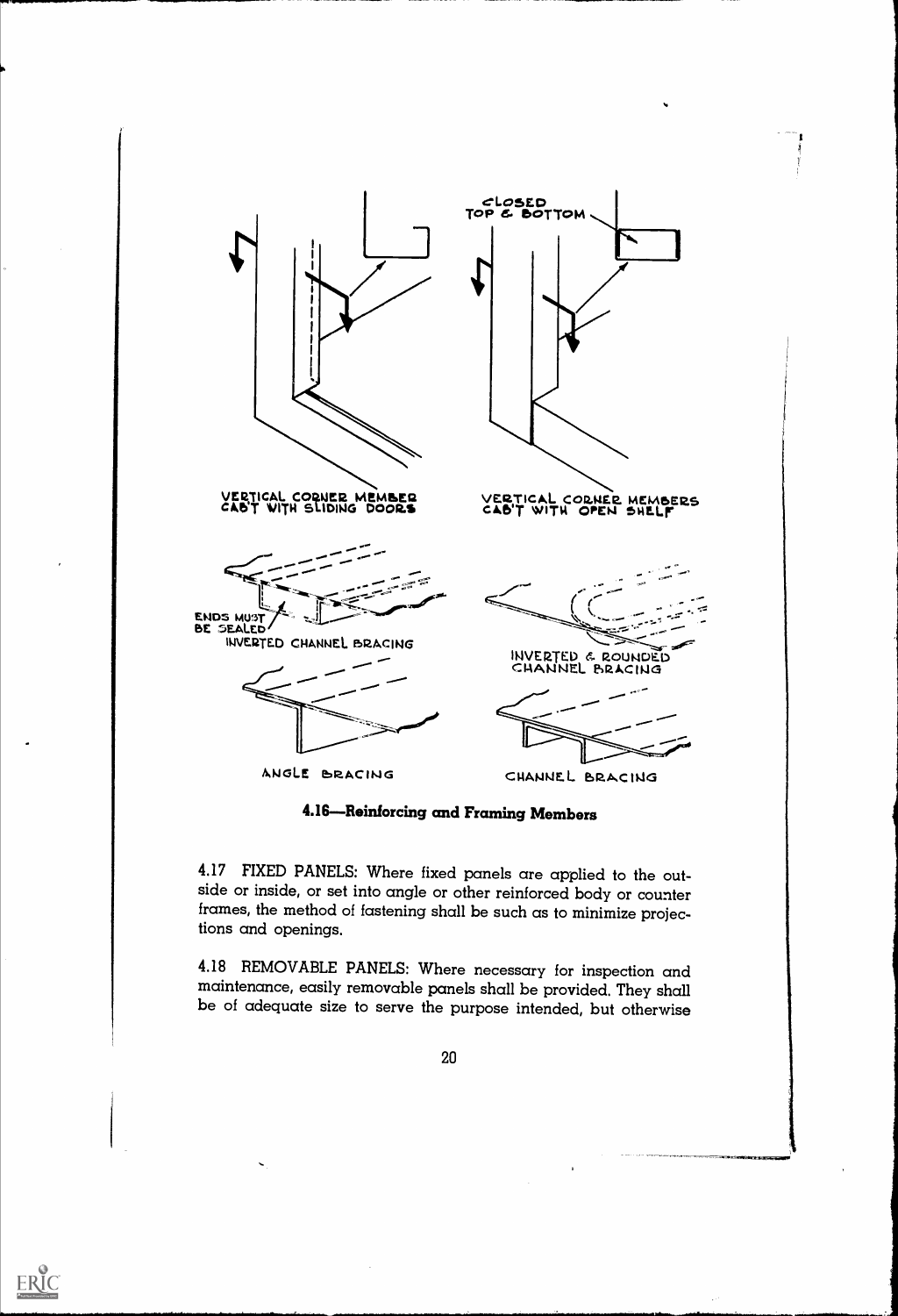confined in size and so constructed that one person can handle them. Removable panels shall conform with applicable construction requirements for the zone in which they are to be used.

. ئ.

ERIC

4.19 DOORS AND COVERS: Doors and covers shall be manufactured to conform with the standard of manufacture for the cabinet proper and shall be sized to fit and close properly. Metal doors and covers to enclose openings and provide access to interior compartment shall be fabricated in two basic types of construction, i.e., single or double panel. Sliding doors, when used, shall slide easily and freely and be readily removable. Hinges in the food or splash zone shall be easy to clean and of simple take-apart design and construction. Piano-type hinges are not perimssible in the food or splash zone.

4.191 SINGLE PANEL: Single panel construction shall be such as to minimize the collection of soil particles, spillage, and other foreign matter, and preferably without channel sections at the bottom. If channel sections are used, they shall be inverted or shall be shallow and wide enough to be easily cleanable and clean-out holes provided.



#### 4.191-Single Panel Doors

4.192 DOUBLE PANEL: Double panel construction shall be fabricated in such a manner as to minimize the collection of food particles, spillage and foreign matter thereon. Hollow sections of such doors shall be sealed. Vent openings into the hollow space may be provided when necessary, but when provided, they shall be effectively screened with a minimum of  $16$  mesh screen or equal against vermin and protected against the entrance of seepage or spillage.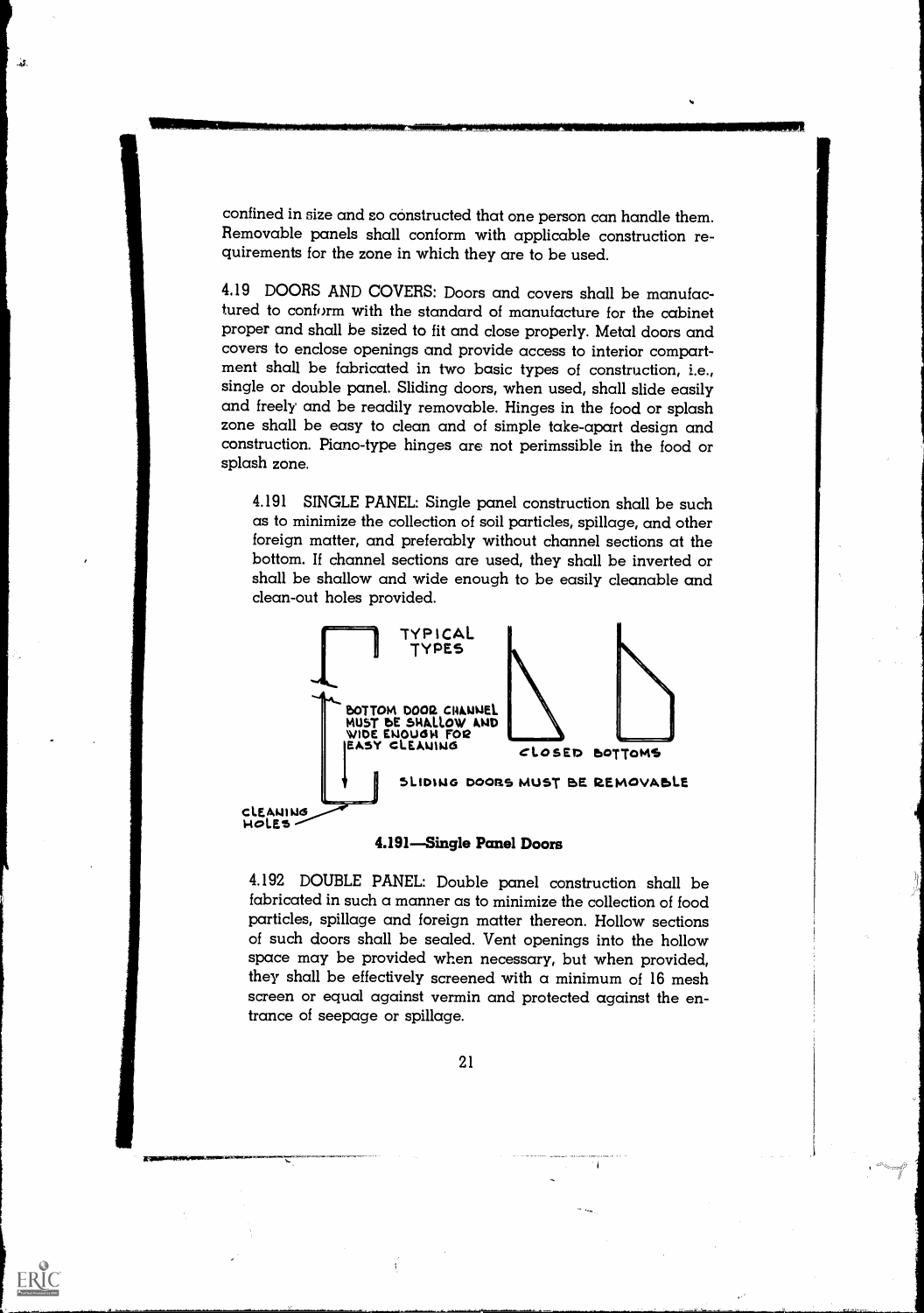

. . .

ERIC

4.192-Insulated Doors

4.20 TRACKS AND GUIDES: All tracks and guides for doors, covers and access panels shall be built in such a manner as to be easily cleaned and to minimize the collection of food particles, condensation, spillage and foreign matter. The following are examples of design features which are in compliance with this requirement:

4.201 Providing overhead door suspension with lower guides which are constructed integral with the bottom.

4.202 Providing clean-out holes at ends of track or guide bottom.

4.203 Stopping tracks or guides  $1/2$  inch minimum short of framing at each end.

4.204 Forming tracks or guides integral with interior bottoms and without square corners.

4.205 Providing clean-out slots, continuous or at intervals.

4.206 Providing readily removable T strips and/or cleanout holes in channel-type bottom tracks.

4.21 OPENINGS AND RIMS: To prevent seepage, all top openings over storage spaces and containers shall be protected  $L_f$  a raised rim at least 3/16 of an inch above the level to which liquids may accumulate.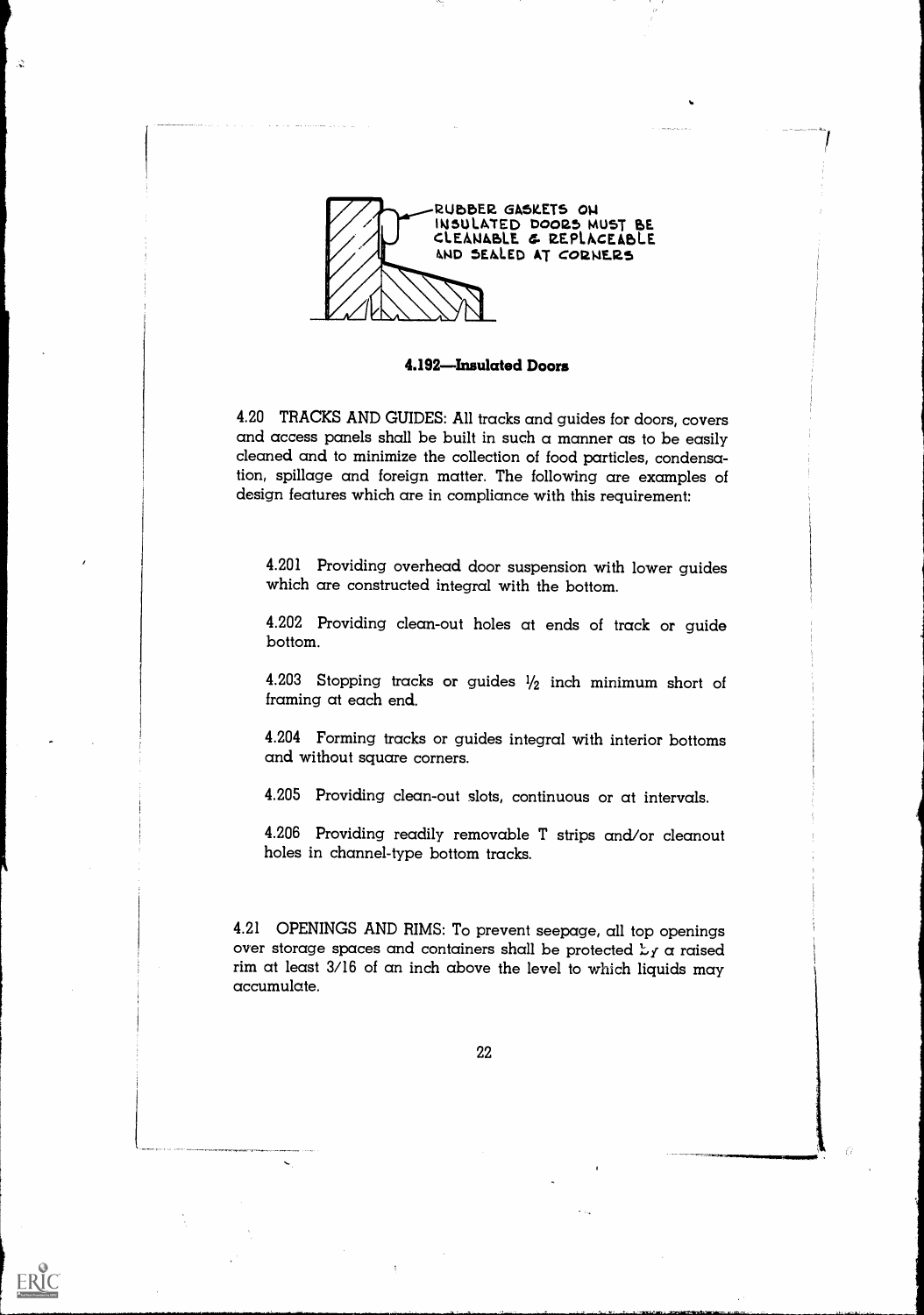

4.22-Openings and Rims-Food Zone

4.22 OPENINGS TO FOOD ZONES: All openings to food zones shall be provided with covers or other equivalent protection to prevent contamination of the food. Such covering shall be effected in  $\alpha$  manner to prevent seepage, condensation or spillage from entering food zones.

4.221 COVERS AND DOORS: When covers or doors are provided to prevent contamination from reaching the food zone, they shall be so designed as to provide a flange which overlaps the opening and shall be sloped to provide drainage from the cover surface. Any port opening through the covers shall be flanged upward at least  $3/16$  inch and shall be provided with a cover which overlaps the flange. Covers shall be designed with sufficient clearance to avoid contact with foods which they cover. All covers are to be readily removable as a unit or in sections. Hinges or pivots shall be designed to be easily cleaned and of simple take apart design and construction. Piano hinges are not permissible in the food zone. Sliding or hinged covers, where used, shall be constructed in such a manner as to prevent seepage of liquids, condensation or other foreign materials into the food zone and liquid or solid accumulations on covers from falling into the food zone when the covers are closed or opened.

4.222 ENTRY POINTS: All joints and seams where piping, thermometers, equipment, rotary shafts, and other functional parts extend into the food zones shall be closed and sealed at the point of entry or a properly designed deflecting apron provided.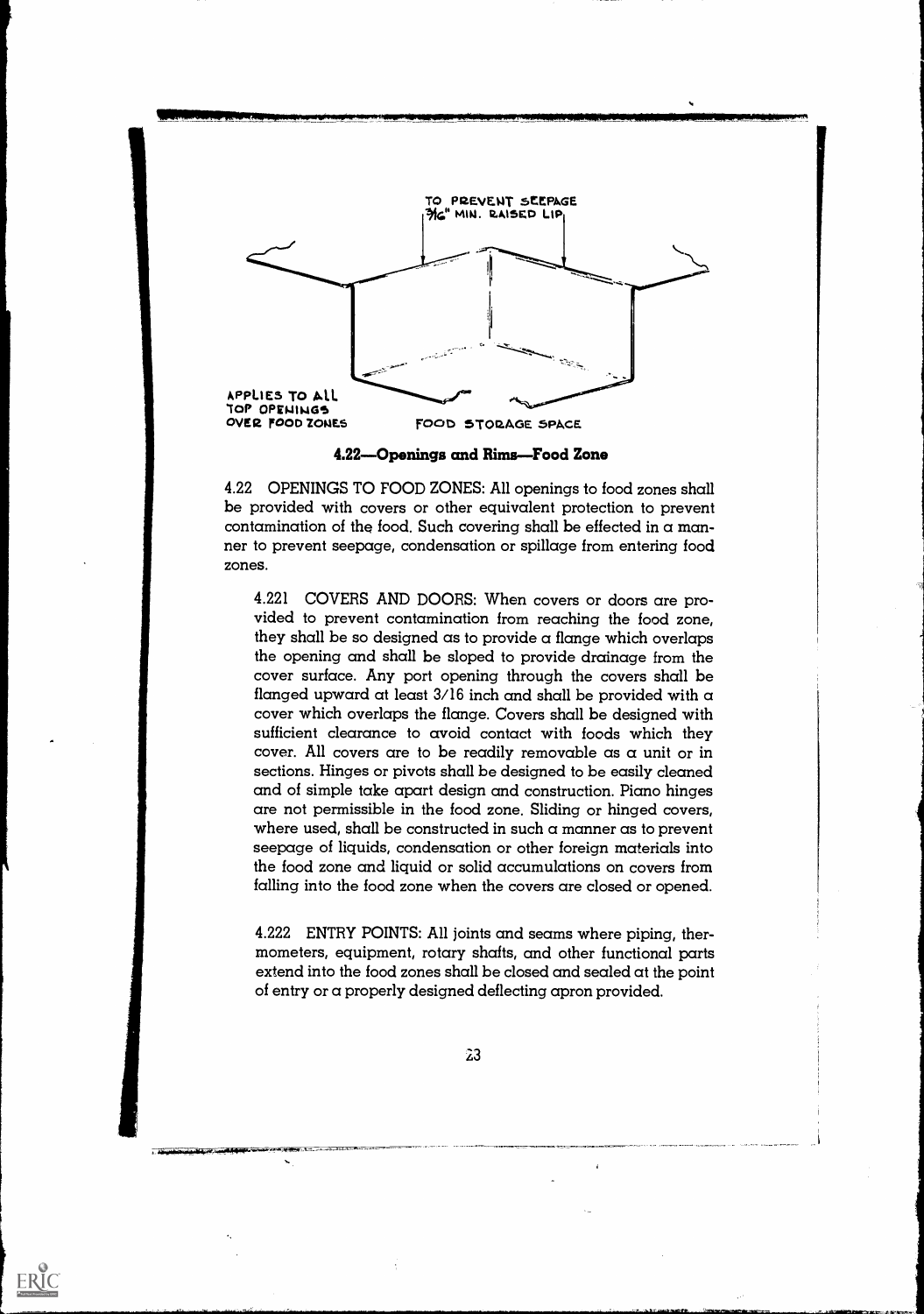4.23 GASKETS: Exposed surfaces of gaskets shall be readily clean- able and shall not contain internal angles. All hollow sections of gaskets shall be sealed.

4.231 RETAINING GROOVES; Retaining grooves or devices for holding readily removable gaskets shall be easily cleanable and shall have a minimum radius of  $1/16$  inch.

4.232 FIXED GASKETS: Gaskets, other than readily removable shall be securely fastened and sealed in such a manner as to minimize accumulations of condensation, spillage and foreign matter.

4.24 SHELVING: All shelving shall be constructed to be readily cleanable.

4.241 REMOVABLE SHELVES: Removable shelves shall be readily removable and sized to facilitate their handling by one person. Where shelves are used as removable false bottoms, the flanged corners are to be closed or sufficiently open to per- mit cleaning.

4.242 DIVERTING SHELVES: Shelves intended to prevent seep- age shall have the back and ends turned up a minimum of 1 inch and corners and seams sealed.

WHERE SHELVES ARE INTENDED TO PREVENT SEEPAGE, AS WHEN SET INTO INTERIORS - BACK & ENDS ARE TO TURN UP I" MIN. - MADE WITH CLOSED CORNERS

 $\mathbf{z}$ 

ERIC

WHERE SHELVES ARE EXPOSED TO UNPACKAGED FOOD - CORNERS ARE TO BE MADE TIGHT BY WELDING, WELDING AND PROVIDING A FLAP AND CONFORM TO ITEM 4.03 coeNtiase. ANGLES- INTE2m4L

4.242-Diverting Shelves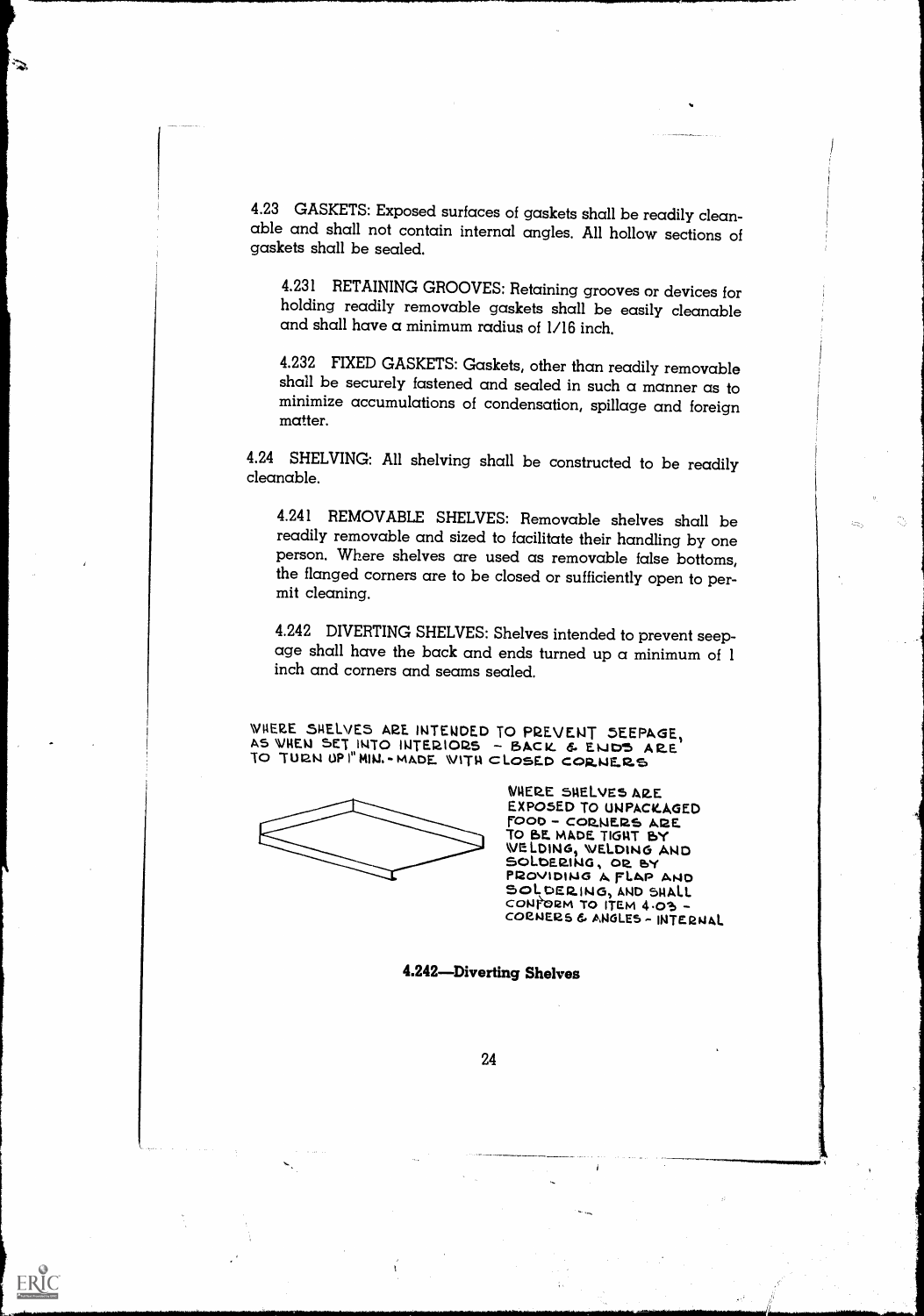4.243 FIXED SHELVING: Fixed shelving shall have the back and ends (where against side panels) turned up a minimum of I inch and closed throughout their length, or an open space of 1 inch provided between the shelf and back and/or side panels, or the resulting joint or seam sealed.



4.24 - 4.244 Shelving

4.244 SHELF BRACKETS: When removable and/or adjustable shelving is provided, the shelf support brackets or pilaster shall be readily removable or easily cleanable.



4.244-Shelving

4.25 LOUVERS AND OPENINGS: All ventilation louvers or openings into equipment designed for use in other than food preparation and service facilities shall be effectively screened with at least 16 mesh screening, or closed against insect and rodents. Such screens

25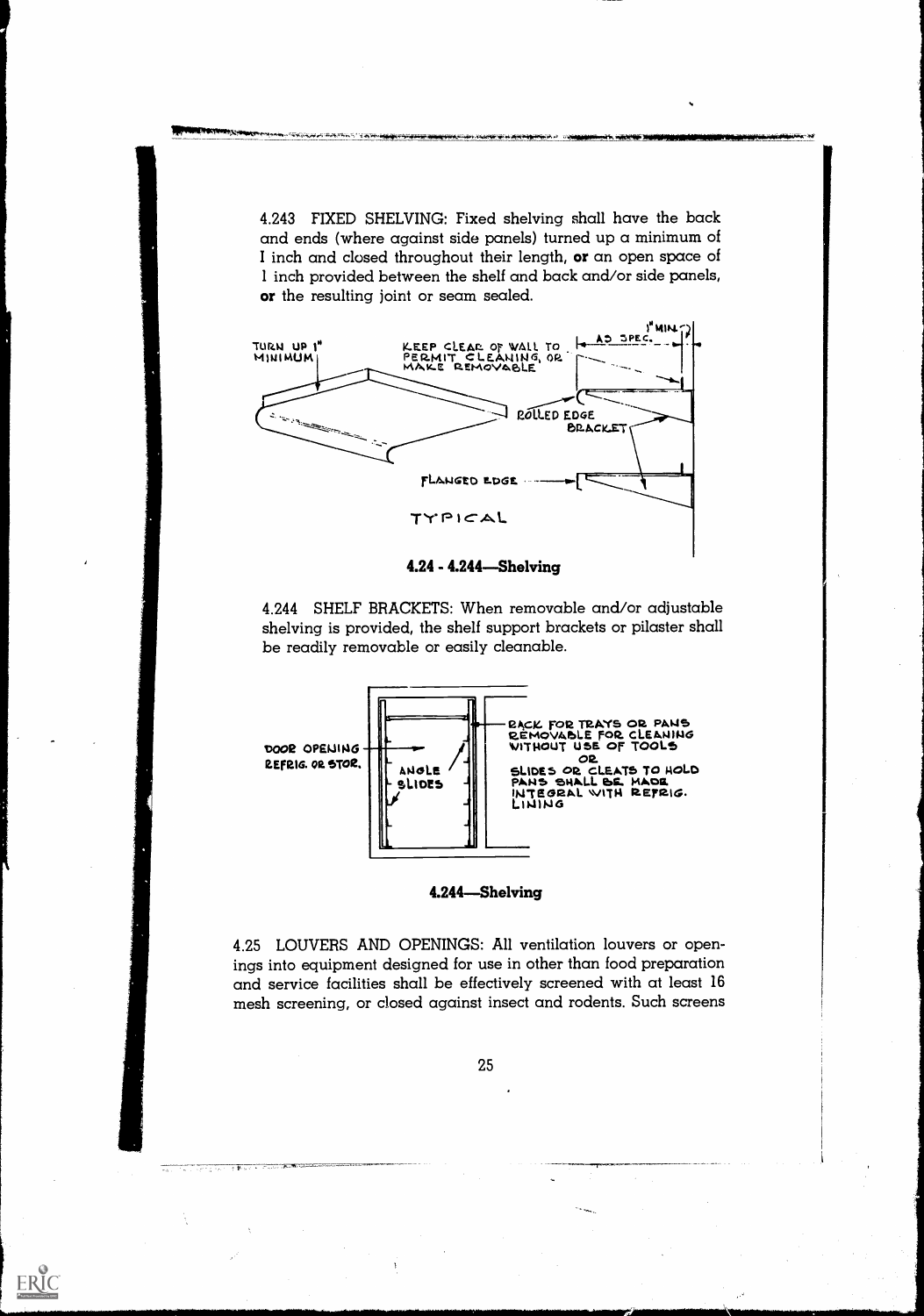shall be in a removable sash to facilitate cleaning and replacement. from this requirement provided they are sealed from the product zone and readily accessible and cleanable. All louvers shall be of drip-proof construction.

 $\sim$ 

ERIC

4.26 LEGS AND FEET: Unless the special equipment and/or de- vices are designed to be placed on a raised island or sealed to the floor, counter or table so as to prevent seepage underneath, one or more of the following provisions shall be made for cleaning this area:

4.261 LEGS: The unit shall be mounted on legs of sufficient height to provide  $\alpha$  clear space between the lowest horizontal member of the unit at clearing access openings and the floor equivalent to  $1/5$  of the maximum the equipment. Provided, however, in no case shall the lowest horizontal member be less than 6 inches above the floor unless the maximum cleaning distance is less than 6 inches in which case the clear space shall be not less than 4 inches, or



4.261 Legs and Feet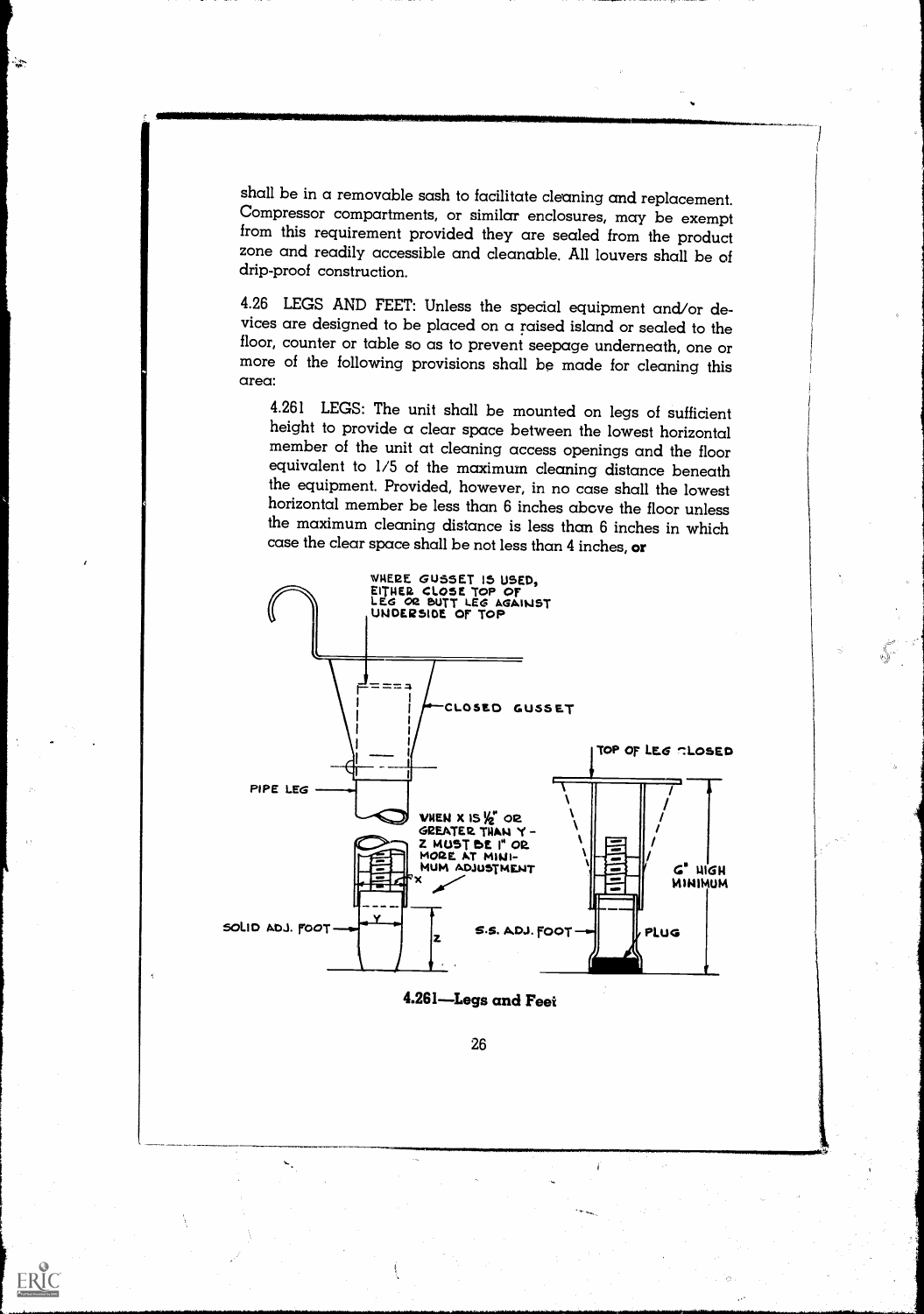4.27 CASTERS, ROLLERS, GLIDERS: The unit shall be mounted on casters, rollers, or gliders of design and construction as to permit its being easily moved by one person. Casters shall conform to the following additional requirements:

4.271 DESIGN: Casters shall be of such materials and conthe equipment, the rated load, and shall be such as to permit the equipment on which it is installed to be rolled as required.

4.272 Casters and wheels shall be designed and constructed so as to be easily cleanable. Tread surfaces shall be smooth and as possible, creasing, scoring, staining or breaking floor coverings. Exposed wheel surfaces facing the horn, excluding the hub area, shall be readily accessible.

4.273 Caster wheels shall be of non-spoke construction. Exposed bolt and screw heads on demountable rubber-tired type wheels shall be smooth and there shall be no exposed threads. The use of hex head bolts and acorn type n

4.274 All joints and seams on casters shall be closed; and joints and seams of permanently joined members shall be sealed.

4.275 There shall be not more than  $2\frac{1}{2}$  exposed threads on each end of axle bolts and such other threaded members not specifically covered elsewhere in these requirements. There shall be no washers used outside the horn assembly.

4.276 When the closest flat surface of the horn leg parallel to the wheel surface is 1 inch or less in width, a clearance of not less than  $1/8$  inch shall be provided between the sides of the wheel and the horn legs, excluding the hub area.

When the closest flat surface of the horn leg parallel to the wheel surface is greater than 1 inch in width, a clearance of not less than 1/4 inch shall be provided between the sides of the wheel and the horn legs, excluding the hub area.

4.277 A clearance of  $\frac{1}{4}$  inch shall be provided between the wheel tread and the horn assembly, provided, however, that for offset swivel type casters, the minimum clearance shall be  $\frac{1}{8}$ inch.

ang Kara nambalan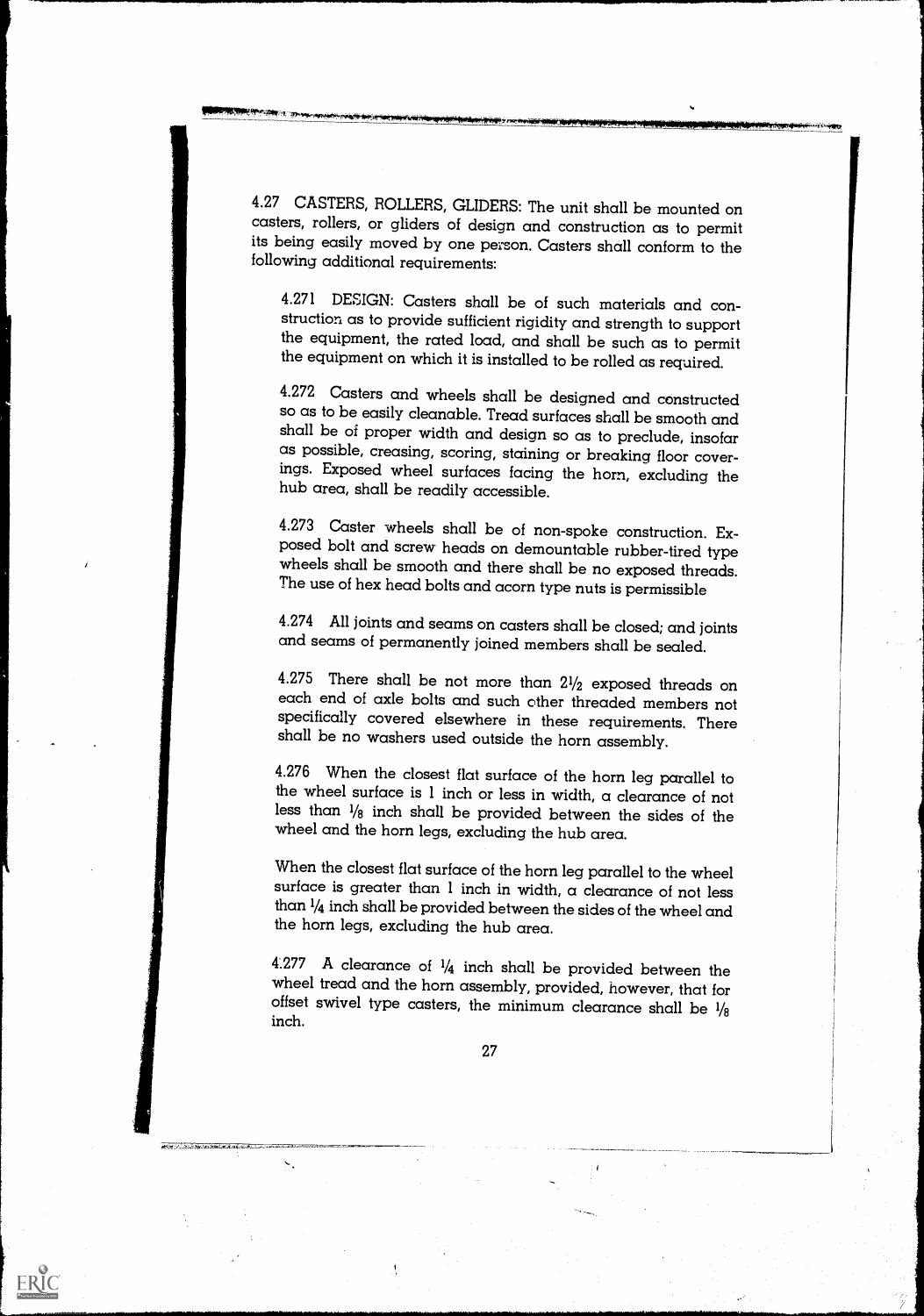4.2771 Flooded type horns shall not be used.

 $\mathbb{Z}$ 

ERIC

4.278 Swivel raceways and wheel bearings shall be so con- structed as to assure retention of the lubricant under normal cleaning and use conditions.

4.279 Commercial type grease fittings shall be acceptable when required for the lubrication of swivel raceways or wheel bearings.

4.280 The angle between the top surface and the edge of the plate shall be  $90^{\circ}$  or more as indicated in Figure 1. Mill stock and square sheared edges shall be considered acceptable.





4.280-Angle on Top Surface

4.281 Brakes and locking devices, when required, need not comply with the provisions for casters, or

4.29 PORTABLE: The unit shall be small enough and light enough to be easily moved by one person and shall comply with the following.

- 1) Not exceed 75 pounds in weight and have no dimension in excess of three feet in any one plane.
- 2) Have no utility connection; or have a connection that can be easily disconnected without tools; or have a flexible utility connection of sufficient length to permit the unit to be moved for cleaning.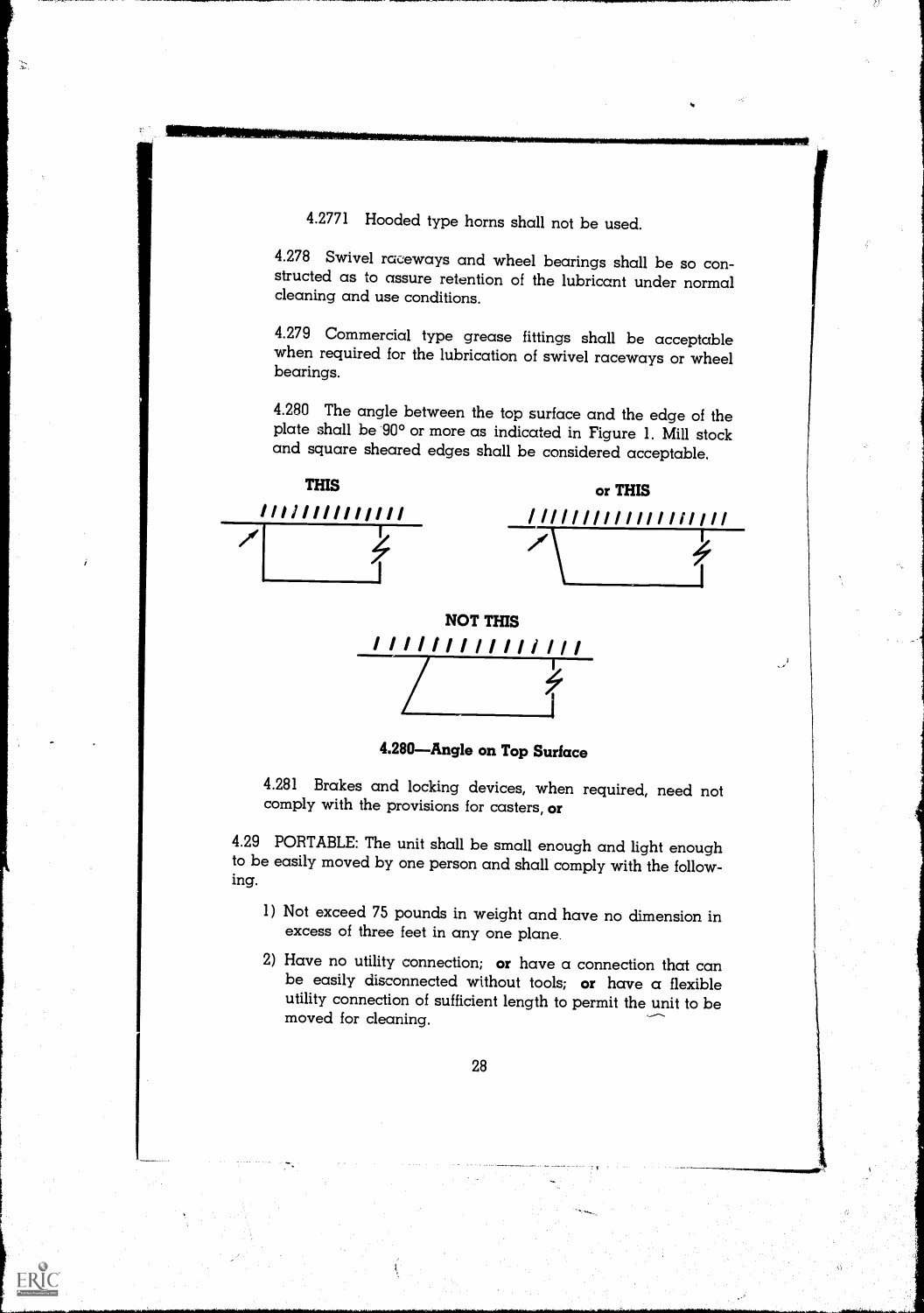4.30 COUNTER AND TABLE UNITS: Equipment other than portable designed to be placed on counters or tables shall conform to the provision of 4.232 or 4.233 or be designed to be sealed to the counter or to be mounted on legs between the lowest horizontal member of the unit and the counter<br>or table top equivalent to 1/6 of the maximum depth of the area to be cleaned or 4 inches whichever is greater. Provided, however, that in no case shall the leg height be less than 4 inches.

4.31 LEGS AND FEET—DESIGN AND CONSTRUCTION: Legs and feet shall be of sufficient rigidity to provide support with a minimum of cross-bracing and so fastened to the body of the equipment and so shaped at the floor contacts as to prevent the accumulation of<br>dirt and the harborage of vermin. When the outside dimension of the<br>leg is greater than the outside dimension of the foot, by  $1/2$  inch or<br>more, in the sa shall be of simple design and free from embellishments and exposed threads. Gussets, when used, shall be assembled in such a manner<br>as to insure easy cleanability and to eliminate insect harborage. The resultant assembly shall have no recessed areas or spaces.\*

# 4.32 TEMPERATURES AND CONTROLS:

ERIC

4.321 Use Temperatures: Special equipment and/or devices shall be capable of maintaining the appropriate temperatures for the intended use.

4.322 CONTROLS: Automatic controls shall be provided to in- sure the maintenance of the selected temperatures at all times except when foods are being inserted or removed.

4.323 THERMOMETERS: If required, an approved type tem- perature sensing or indicating device shall be provided for each curacy of  $\pm 2^{\circ}$  F. at the critical range, shall be of an easy-to-

\*The intent of this provision is to eliminate the uncleanable areas, generally encountered when open style gussets are used with cylindrical legs.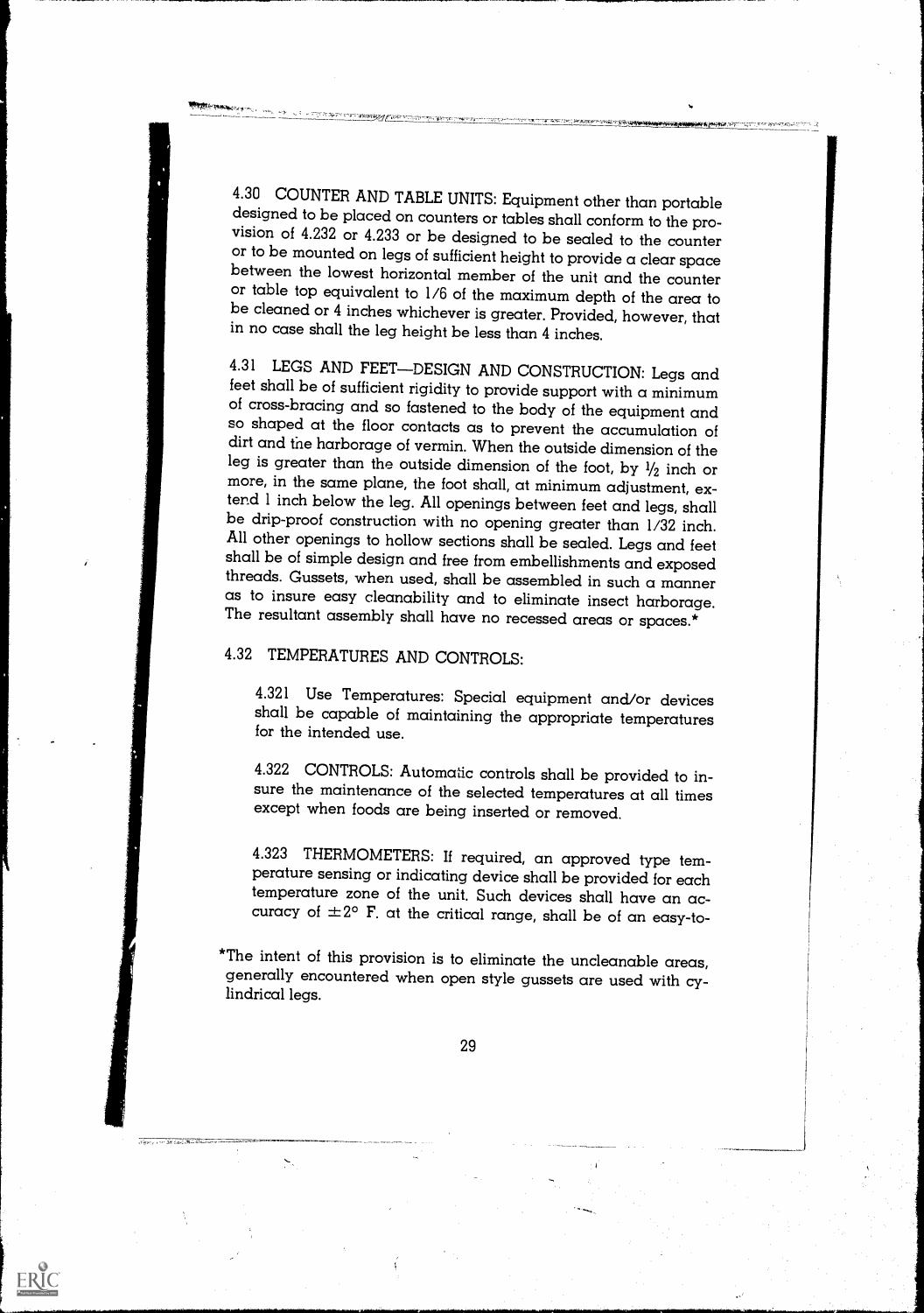read type and so located as to be readily visible to persons using the equipment. The sensitizing element of the device shall be easily cleanable and so located as to reflect the representative temperature in the appropriate temperature zone.

4.33 GUARDS: Protection shall be provided against the entrance into the foods of broken glass, metal and similar contaminants from fixtures and devices within the equipment.

4.34 WATER AND WASTE CONNECTIONS: Special equipment<br>and/or devices shall, when applicable, comply with the require-<br>ments of the American Standards Association pertaining to water<br>and waste connections. National Plumbing C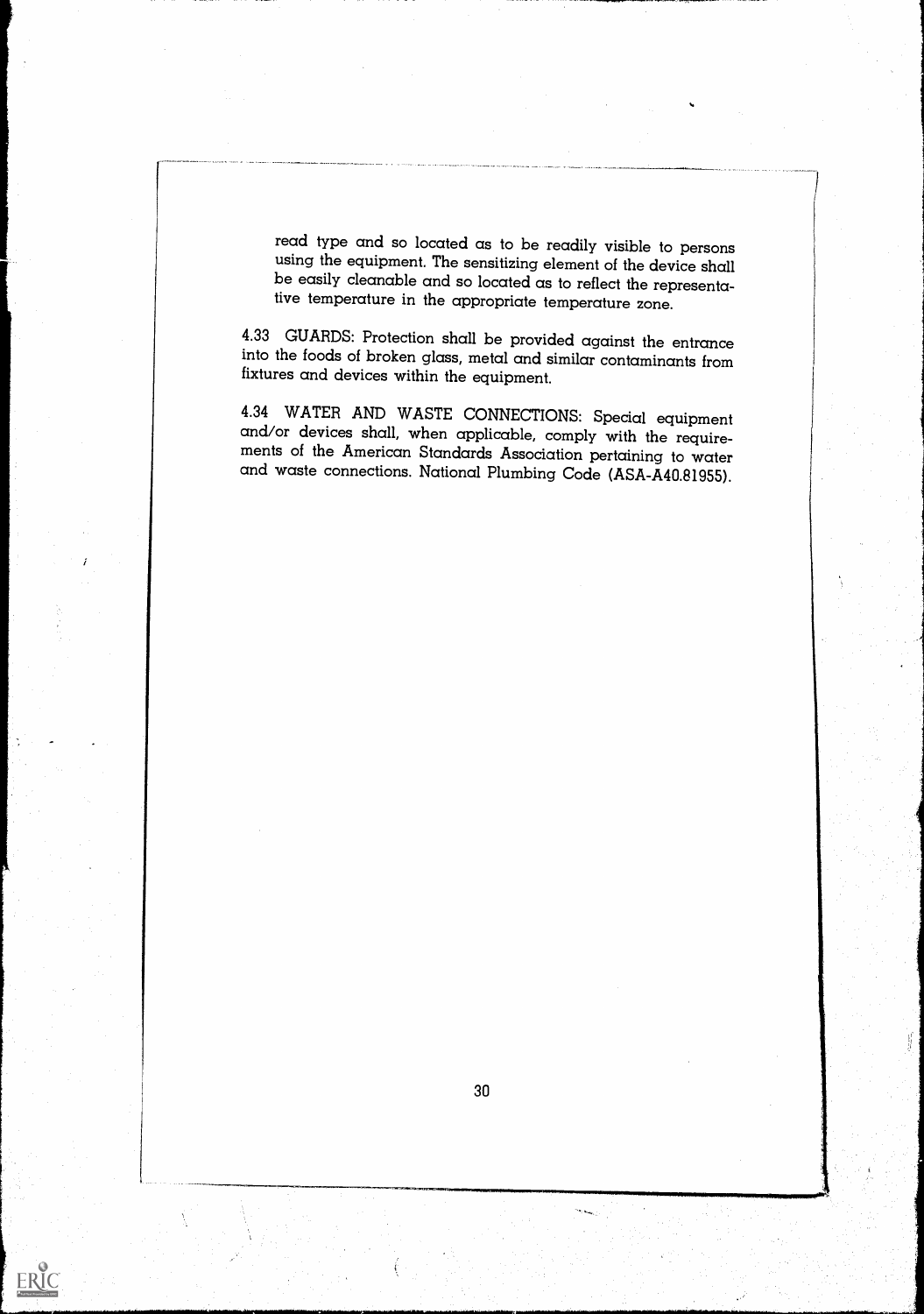INDEX

| <b>ITEM</b>       |                                                           | <b>PAGE</b> |  |
|-------------------|-----------------------------------------------------------|-------------|--|
| 1.00              |                                                           |             |  |
| 1.01              |                                                           |             |  |
| 1.02              |                                                           |             |  |
| 1.03              |                                                           |             |  |
| 2.00              |                                                           |             |  |
| 2.001             |                                                           |             |  |
| 2.01              |                                                           |             |  |
| 2.011             |                                                           |             |  |
| 2.02              |                                                           |             |  |
| 2.03              |                                                           |             |  |
| 2.04              |                                                           |             |  |
| 2.05              |                                                           |             |  |
| 2.06              |                                                           |             |  |
| 2.07              |                                                           |             |  |
| 2.08              |                                                           |             |  |
| 2.09              | Toxic                                                     |             |  |
| 2.101             |                                                           |             |  |
| 2.102             |                                                           |             |  |
| 2.103             |                                                           |             |  |
| 3.01              |                                                           |             |  |
| 3.02              |                                                           |             |  |
| 3.03              |                                                           |             |  |
| 3.04              |                                                           |             |  |
| 3.05              |                                                           |             |  |
| 3.06              |                                                           |             |  |
| 3.071<br>3.072    |                                                           |             |  |
| 3.08              |                                                           |             |  |
| 3.09              |                                                           |             |  |
| 4.00              |                                                           |             |  |
| 4.01              |                                                           |             |  |
| 4.02              | Cleanability 15                                           |             |  |
| 4.03              |                                                           |             |  |
| 4.031             |                                                           |             |  |
| 4.032             |                                                           |             |  |
| 4.04              |                                                           |             |  |
| 4.05              |                                                           |             |  |
| 4.06              |                                                           |             |  |
| 4.07              |                                                           |             |  |
| 4.08              |                                                           |             |  |
| 4.09              | Solderina<br>.                                            |             |  |
| 4.10 <sup>4</sup> | <b>General Design and Construction</b>                    |             |  |
|                   |                                                           |             |  |
| 4.11              | Joints and Seams-Splash and Non-Food Contact Surfaces  17 |             |  |
| 4.12              |                                                           |             |  |
| 4.13              |                                                           |             |  |
| 4.14              |                                                           |             |  |
| 4.15              |                                                           |             |  |
| 416               |                                                           |             |  |
| 4.17              |                                                           |             |  |
| 4.18              |                                                           |             |  |
| 4.19              |                                                           |             |  |
| 4.20<br>4.21      |                                                           |             |  |
| 4.22              |                                                           |             |  |
| 4.23              |                                                           |             |  |
| 4.24              |                                                           |             |  |
| 4.25              |                                                           |             |  |
|                   |                                                           |             |  |

31

ERIC

."s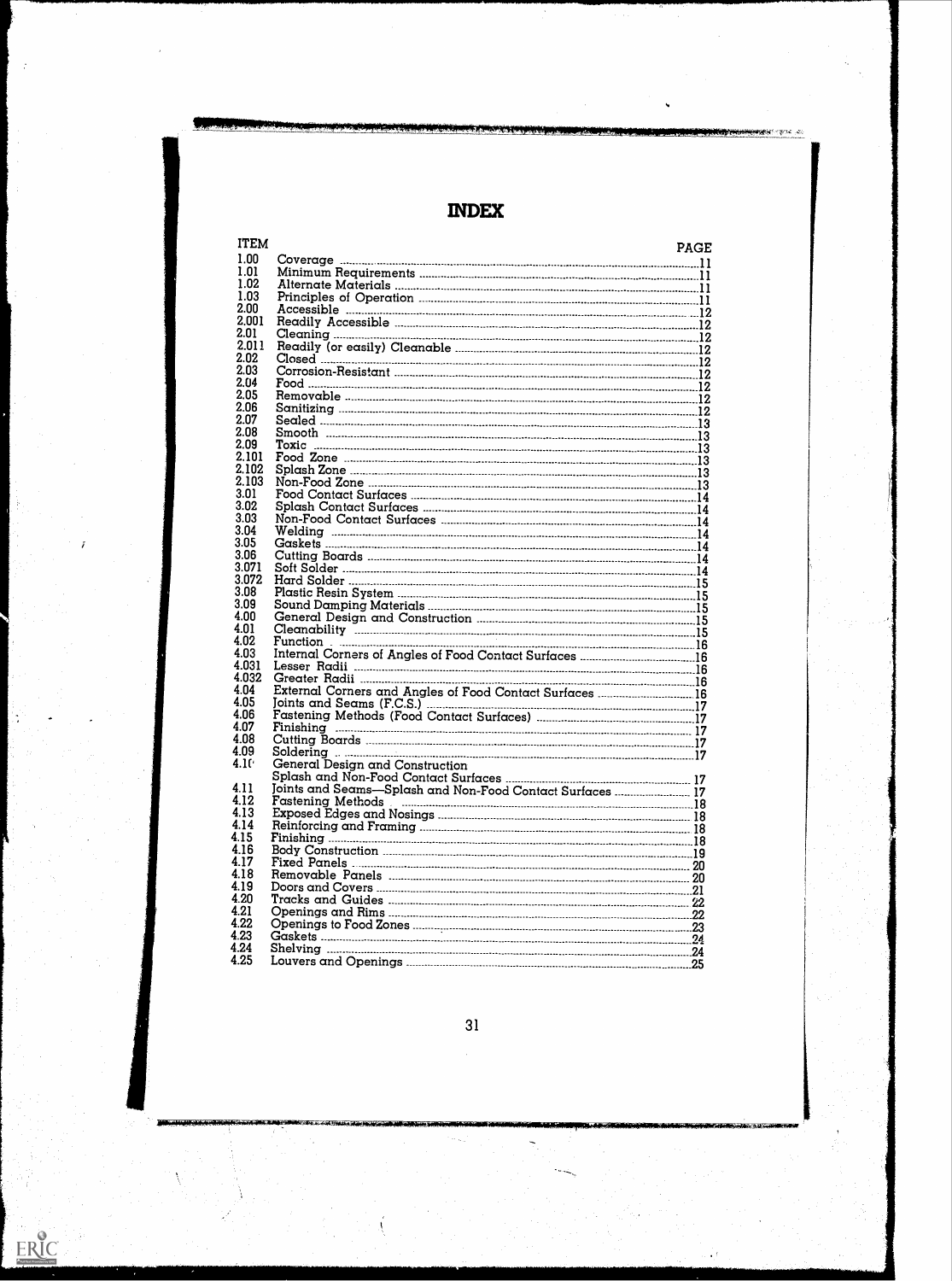| <b>ITEM</b>  | <b>PAGE</b> |  |
|--------------|-------------|--|
| 4.26         |             |  |
| 4.27         |             |  |
| 4.29<br>4.30 |             |  |
| 4.31         |             |  |
| 4.32         |             |  |
| 4.32         |             |  |
| 4.33         | Guards . 30 |  |
| 4.34         |             |  |

 $\sim$ 

 $\bar{\mathcal{N}}$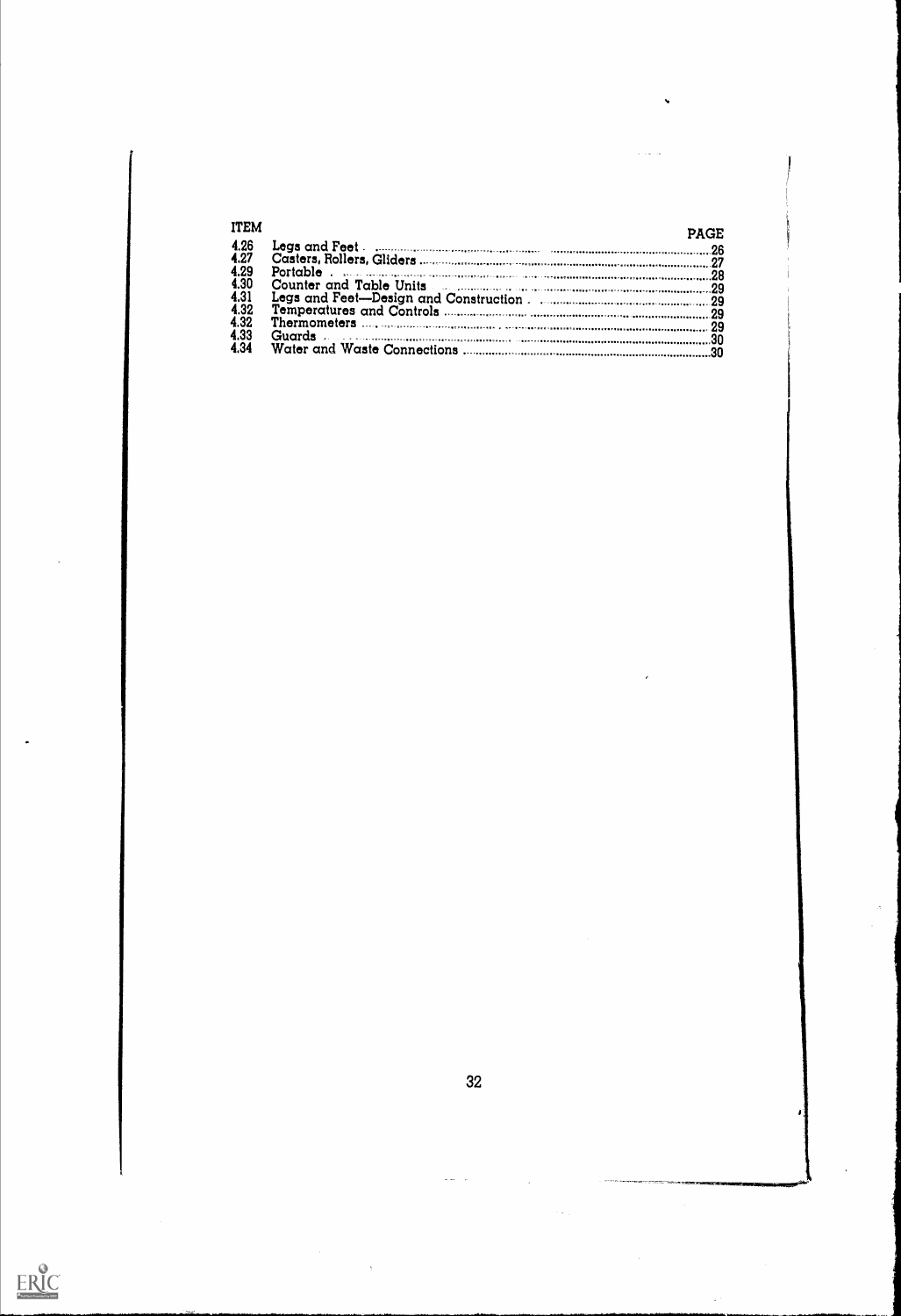

SANITATION is a way of life. It is the quality of living that is expressed in the clean home, the clean farm, the clean business and industry, the clean neighborhood, the clean community. Being a way of life it must come from within the people; it is nourished by knowledge and grows as an obligation and an ideal in human relations.

THE NATIONAL SANITATION FOUNDATION

 $\hat{\mathcal{C}}_{\mathbf{X}}$ 

 $\vec{r}$ 

**Identification** 

 $\frac{1}{3}$